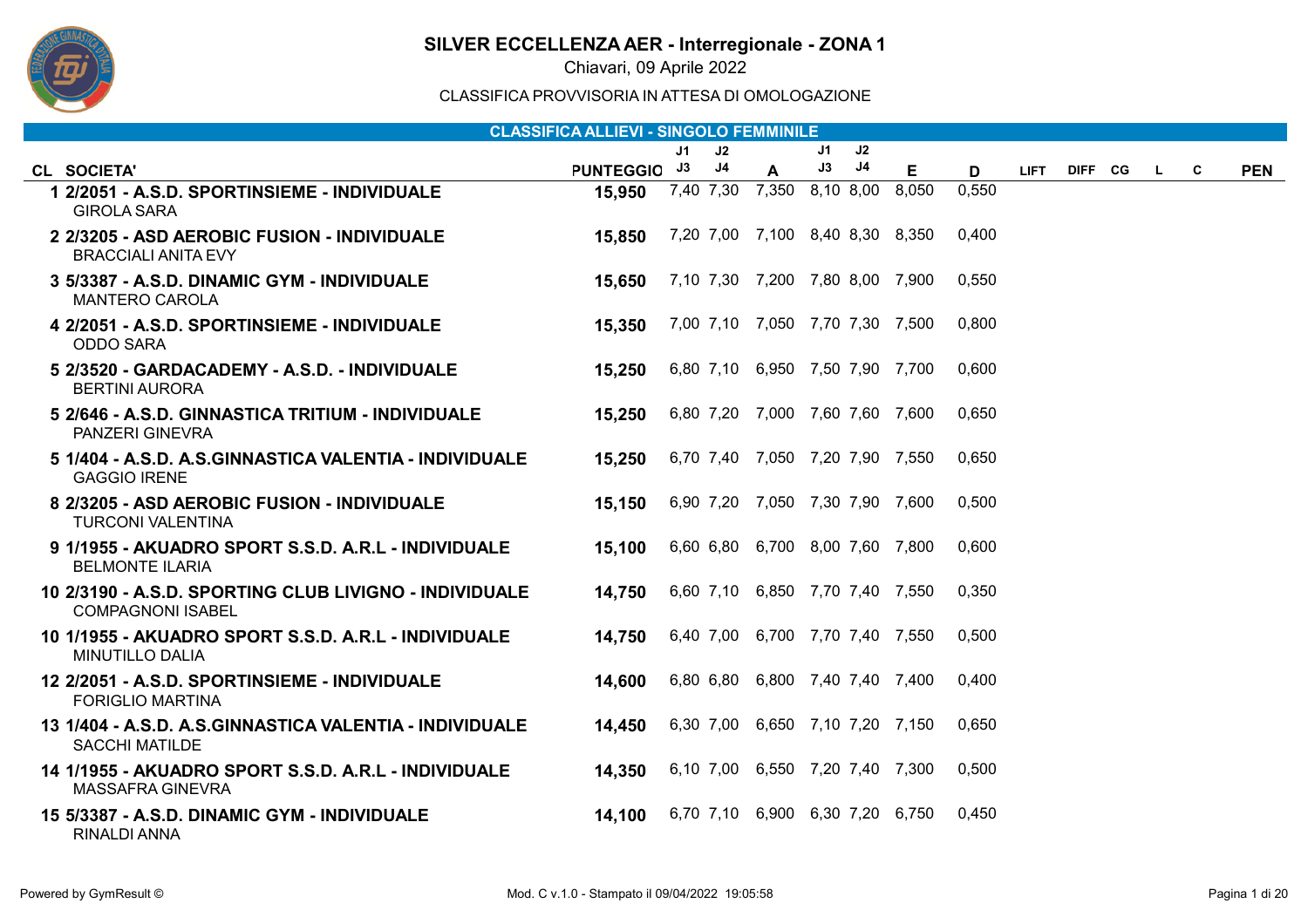

Chiavari, 09 Aprile 2022

|                                                                             | <u> CLASSIFICA ALLIEVI - SINGOLO FEMMINILE ,</u> |           |           |                           |    |     |       |       |      |             |     |      |            |
|-----------------------------------------------------------------------------|--------------------------------------------------|-----------|-----------|---------------------------|----|-----|-------|-------|------|-------------|-----|------|------------|
|                                                                             |                                                  | J1.       | J2.       |                           | J1 | J2. |       |       |      |             |     |      |            |
| CL SOCIETA'                                                                 | <b>PUNTEGGIO</b>                                 | J3        | J4        | A                         | J3 | J4  | Е     | D     | LIFT | <b>DIFF</b> | CG. |      | <b>PEN</b> |
| 16 5/2126 - A.S.D. AEROBICA ENTELLA - INDIVIDUALE<br><b>BASSO LISA</b>      | 13.800                                           | 6,20 7,10 |           | 6,650 6,50 7,20           |    |     | 6.850 | 0,300 |      |             |     |      |            |
| 17 1/404 - A.S.D. A.S.GINNASTICA VALENTIA - INDIVIDUALE<br>TOTA MIRIAM      | 13.550                                           |           | 6,20 7,00 | 6,600 6,20 7,20           |    |     | 6.700 | 0.250 |      |             |     |      |            |
| 18 1/404 - A.S.D. A.S.GINNASTICA VALENTIA - INDIVIDUALE<br>SFONDRINI AURORA | 13.450                                           |           |           | 6,20 6,80 6,500 6,10 7,20 |    |     | 6.650 | 0.400 |      |             |     | 0,10 | 0,10       |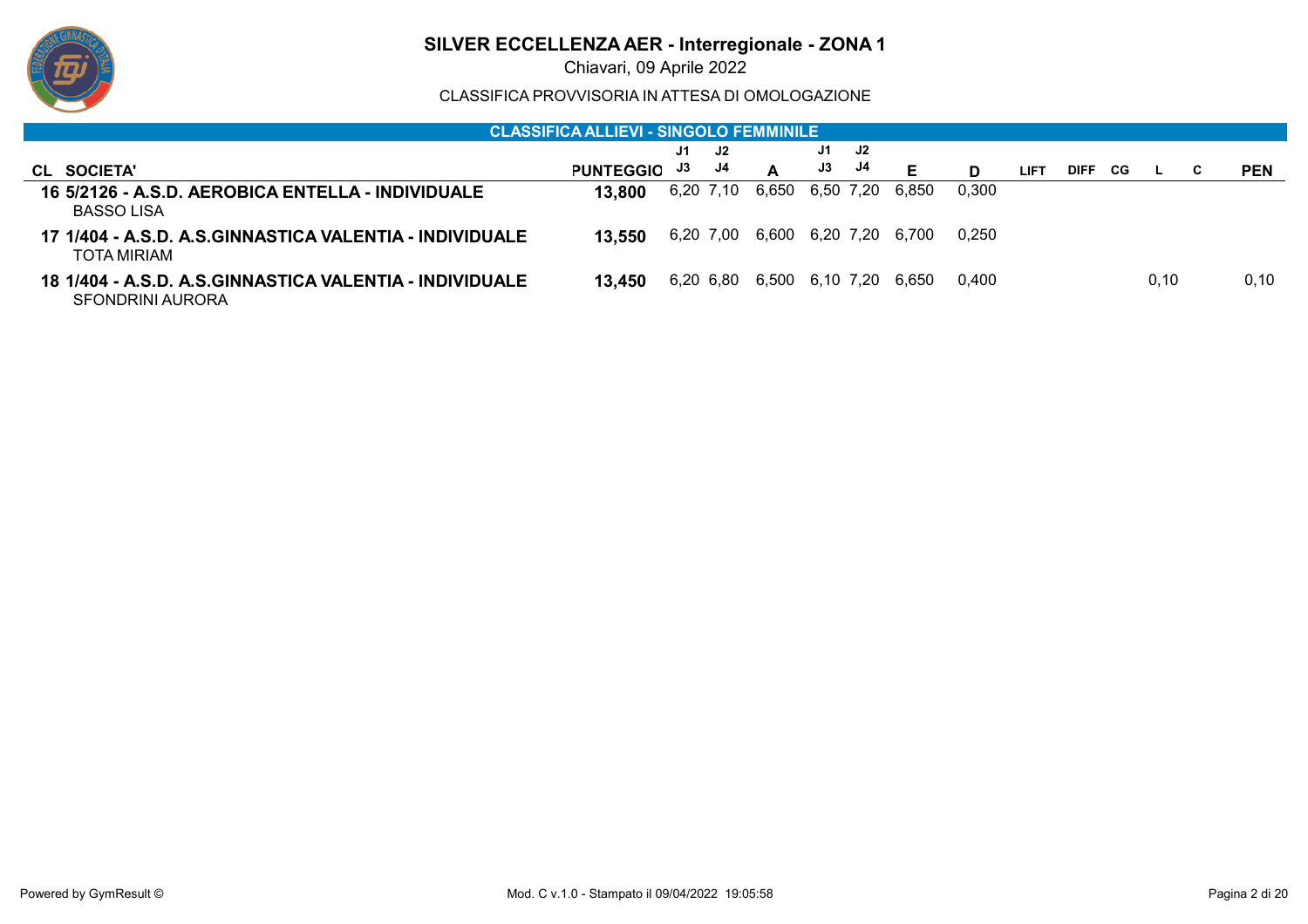

Chiavari, 09 Aprile 2022

|                                                                 | <b>CLASSIFICA ALLIEVI - SINGOLO MASCHILE .</b> |                 |                                 |       |       |      |                    |      |  |            |
|-----------------------------------------------------------------|------------------------------------------------|-----------------|---------------------------------|-------|-------|------|--------------------|------|--|------------|
|                                                                 |                                                | J1.<br>- J2     | J1<br>J2.                       |       |       |      |                    |      |  |            |
| CL SOCIETA'                                                     | <b>PUNTEGGIO</b>                               | J4<br>J3        | J4<br>J3                        | Е     |       | LIFT | <b>DIFF</b><br>CG. |      |  | <b>PEN</b> |
| RAVAZZOLO DENNY                                                 | 15.100                                         | 7,30 7,40 7,350 | 7,00 7,40                       | 7.200 | 0,550 |      |                    |      |  |            |
| 2 2/2051 - A.S.D. SPORTINSIEME - INDIVIDUALE<br>CAPPIO GABRIELE | 14.500                                         |                 | 7,00 7,20 7,100 6,80 7,30 7,050 |       | 0.550 |      |                    | 0.20 |  | 0,20       |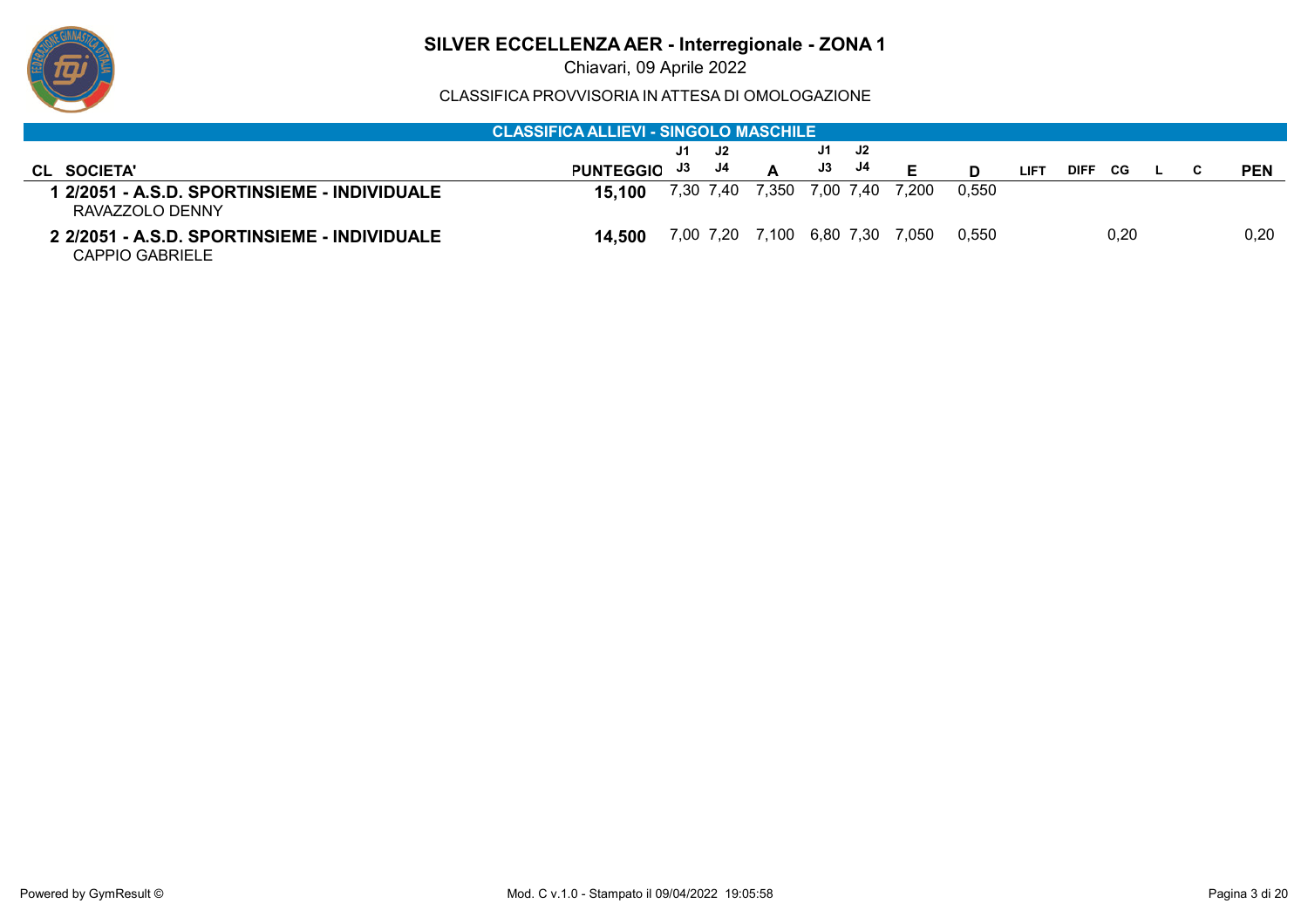

Chiavari, 09 Aprile 2022

|                                                     | <b>CLASSIFICA ALLIEVI - COPPIA FEMMINILE</b> |    |           |                                 |    |           |                                       |       |             |           |     |            |
|-----------------------------------------------------|----------------------------------------------|----|-----------|---------------------------------|----|-----------|---------------------------------------|-------|-------------|-----------|-----|------------|
|                                                     |                                              | J1 | J2        |                                 | J1 | J2        |                                       |       |             |           |     |            |
| CL SOCIETA'                                         | <b>PUNTEGGIO</b>                             | J3 | J4        | A                               | J3 | J4        | E                                     | D     | <b>LIFT</b> | DIFF CG L | - C | <b>PEN</b> |
| 1 2/3205 - ASD AEROBIC FUSION - COPPIA 1            | 15,400                                       |    | 6,90 7,30 | 7,100                           |    | 7,70 8,10 | 7,900                                 | 0,400 |             |           |     |            |
| <b>BRACCIALI ANITA EVY</b>                          |                                              |    |           |                                 |    |           |                                       |       |             |           |     |            |
| LAMA MATILDE                                        |                                              |    |           |                                 |    |           |                                       |       |             |           |     |            |
| 2 1/404 - A.S.D. A.S.GINNASTICA VALENTIA - COPPIA 1 | 14,650                                       |    |           | 6,90 7,00 6,950 7,40 7,00 7,200 |    |           |                                       | 0,500 |             |           |     |            |
| <b>GAGGIO IRENE</b>                                 |                                              |    |           |                                 |    |           |                                       |       |             |           |     |            |
| <b>SACCHI MATILDE</b>                               |                                              |    |           |                                 |    |           |                                       |       |             |           |     |            |
| 3 2/2051 - A.S.D. SPORTINSIEME - COPPIA 1           | 14,450                                       |    |           |                                 |    |           | 7,10 6,70 6,900 6,40 7,80 7,100 0,450 |       |             |           |     |            |
| <b>BELLEMO ELISA</b>                                |                                              |    |           |                                 |    |           |                                       |       |             |           |     |            |
| CIOTTA STELLA AURORA                                |                                              |    |           |                                 |    |           |                                       |       |             |           |     |            |
| 4 1/1955 - AKUADRO SPORT S.S.D. A.R.L - COPPIA 3    | 14,400                                       |    |           | 7,00 6,80 6,900 7,00 7,00 7,000 |    |           |                                       | 0,500 |             |           |     |            |
| MASSAFRA GINEVRA                                    |                                              |    |           |                                 |    |           |                                       |       |             |           |     |            |
| <b>MINUTILLO DALIA</b>                              |                                              |    |           |                                 |    |           |                                       |       |             |           |     |            |
| 5 5/2126 - A.S.D. AEROBICA ENTELLA - COPPIA 2       | 14,350                                       |    |           |                                 |    |           | 6,80 6,90 6,850 6,90 7,30 7,100 0,400 |       |             |           |     |            |
| DE PAOLI DIANA<br>RODIO ZOE                         |                                              |    |           |                                 |    |           |                                       |       |             |           |     |            |
| 6 2/3520 - GARDACADEMY - A.S.D. - COPPIA 1          |                                              |    |           | 6,70 7,10 6,900 6,50 7,30 6,900 |    |           |                                       | 0,600 |             | 0,20      |     | 0,20       |
|                                                     | 14,200                                       |    |           |                                 |    |           |                                       |       |             |           |     |            |
| <b>BERTINI AURORA</b><br><b>MATARRESE EMILY</b>     |                                              |    |           |                                 |    |           |                                       |       |             |           |     |            |
| 7 5/2126 - A.S.D. AEROBICA ENTELLA - COPPIA 1       | 13,650                                       |    |           |                                 |    |           | 6,80 6,60 6,700 6,90 6,50 6,700       | 0.250 |             |           |     |            |
| CITI CHIARA                                         |                                              |    |           |                                 |    |           |                                       |       |             |           |     |            |
| ROSSI ALISA                                         |                                              |    |           |                                 |    |           |                                       |       |             |           |     |            |
| 8 1/1955 - AKUADRO SPORT S.S.D. A.R.L - COPPIA 2    | 13,200                                       |    |           |                                 |    |           | 6,30 6,70 6,500 6,40 6,20 6,300       | 0.400 |             |           |     |            |
| <b>CHILELLI NICOLE</b>                              |                                              |    |           |                                 |    |           |                                       |       |             |           |     |            |
| <b>SPOSITO STELLA</b>                               |                                              |    |           |                                 |    |           |                                       |       |             |           |     |            |
| 9 2/3190 - A.S.D. SPORTING CLUB LIVIGNO - COPPIA 1  | 13,000                                       |    |           | 6,40 6,80 6,600 6,00 6,40 6,200 |    |           |                                       | 0.200 |             |           |     |            |
| <b>BORGA MATILDE</b>                                |                                              |    |           |                                 |    |           |                                       |       |             |           |     |            |
| <b>CUSINI AMELIE</b>                                |                                              |    |           |                                 |    |           |                                       |       |             |           |     |            |
| 10 1/1955 - AKUADRO SPORT S.S.D. A.R.L - COPPIA 1   | 11,350                                       |    |           |                                 |    |           | 5,80 6,30 6,050 5,60 5,50 5,550       | 0,250 |             | 0,50      |     | 0,50       |
| DE DOMINICIS ALESSIA                                |                                              |    |           |                                 |    |           |                                       |       |             |           |     |            |
| <b>MATARRELLI ALESSIA</b>                           |                                              |    |           |                                 |    |           |                                       |       |             |           |     |            |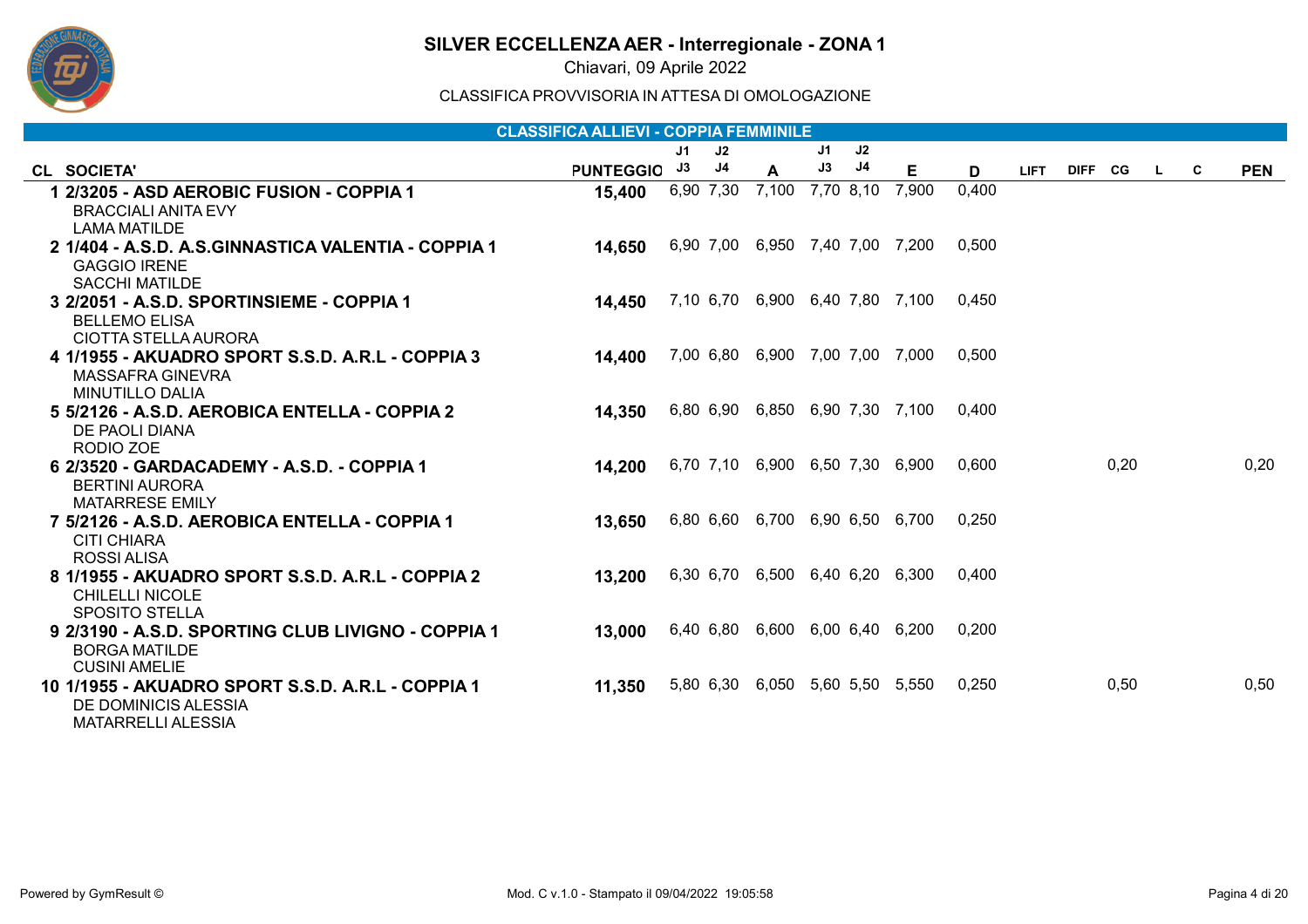

Chiavari, 09 Aprile 2022

|                                                   | <b>CLASSIFICA ALLIEVI - TRIO</b> |                |           |                                 |    |           |                                 |       |             |           |      |          |            |
|---------------------------------------------------|----------------------------------|----------------|-----------|---------------------------------|----|-----------|---------------------------------|-------|-------------|-----------|------|----------|------------|
|                                                   |                                  | J <sub>1</sub> | J2        |                                 | J1 | J2        |                                 |       |             |           |      |          |            |
| CL SOCIETA'                                       | <b>PUNTEGGIO</b>                 | J3             | J4        | A                               | J3 | J4        | Е                               | D     | <b>LIFT</b> | DIFF CG L |      | <b>C</b> | <b>PEN</b> |
| 1 2/3205 - ASD AEROBIC FUSION - TRIO 1            | 14,900                           |                | 6,80 7,00 | 6,900                           |    | 7,20 8,00 | 7,600                           | 0,400 |             |           |      |          |            |
| <b>BRACCIALI ANITA EVY</b>                        |                                  |                |           |                                 |    |           |                                 |       |             |           |      |          |            |
| <b>LAMA MATILDE</b>                               |                                  |                |           |                                 |    |           |                                 |       |             |           |      |          |            |
| <b>TURCONI VALENTINA</b>                          |                                  |                |           |                                 |    |           |                                 |       |             |           |      |          |            |
| 2 1/1955 - AKUADRO SPORT S.S.D. A.R.L - TRIO 1    | 14,650                           |                |           | 7,00 7,10 7,050 6,80 7,40 7,100 |    |           |                                 | 0.500 |             |           |      |          |            |
| <b>BELMONTE ILARIA</b>                            |                                  |                |           |                                 |    |           |                                 |       |             |           |      |          |            |
| MASSAFRA GINEVRA                                  |                                  |                |           |                                 |    |           |                                 |       |             |           |      |          |            |
| <b>MINUTILLO DALIA</b>                            |                                  |                |           |                                 |    |           |                                 |       |             |           |      |          |            |
| 3 2/3190 - A.S.D. SPORTING CLUB LIVIGNO - TRIO 1  | 14,350                           |                |           | 6,90 7,00 6,950 6,90 7,20 7,050 |    |           |                                 | 0,350 |             |           |      |          |            |
| <b>COMPAGNONI ISABEL</b>                          |                                  |                |           |                                 |    |           |                                 |       |             |           |      |          |            |
| <b>CUSINI AMELIE</b>                              |                                  |                |           |                                 |    |           |                                 |       |             |           |      |          |            |
| <b>DERVISHAJ GIORGIA</b>                          |                                  |                |           |                                 |    |           |                                 |       |             |           |      |          |            |
| 4 5/2126 - A.S.D. AEROBICA ENTELLA - TRIO 1       | 14,100                           |                |           | 6,90 7,00 6,950 6,40 7,30 6,850 |    |           |                                 | 0.400 |             |           | 0,10 |          | 0.10       |
| DE PAOLI DIANA                                    |                                  |                |           |                                 |    |           |                                 |       |             |           |      |          |            |
| RODIO ZOE                                         |                                  |                |           |                                 |    |           |                                 |       |             |           |      |          |            |
| ROSSI ALISA                                       |                                  |                |           |                                 |    |           |                                 |       |             |           |      |          |            |
| 5 2/2051 - A.S.D. SPORTINSIEME - TRIO 1           | 14,000                           |                |           | 7,30 7,10 7,200 6,10 6,90 6,500 |    |           |                                 | 0.400 |             |           | 0,10 |          | 0, 10      |
| <b>FORIGLIO MARTINA</b>                           |                                  |                |           |                                 |    |           |                                 |       |             |           |      |          |            |
| <b>GIROLA SARA</b>                                |                                  |                |           |                                 |    |           |                                 |       |             |           |      |          |            |
| <b>ODDO SARA</b>                                  |                                  |                |           |                                 |    |           |                                 |       |             |           |      |          |            |
| 6 1/404 - A.S.D. A.S.GINNASTICA VALENTIA - TRIO 1 | 13,900                           |                |           |                                 |    |           | 7,10 6,70 6,900 5,90 7,00 6,450 | 0,550 |             |           |      |          |            |
| <b>GAGGIO IRENE</b>                               |                                  |                |           |                                 |    |           |                                 |       |             |           |      |          |            |
| <b>SACCHI MATILDE</b><br><b>TOTA MIRIAM</b>       |                                  |                |           |                                 |    |           |                                 |       |             |           |      |          |            |
|                                                   |                                  |                |           |                                 |    |           | 7,20 6,80 7,000 6,00 7,10 6,550 | 0.400 |             | 0,20      |      |          | 0,20       |
|                                                   | 13,750                           |                |           |                                 |    |           |                                 |       |             |           |      |          |            |
| <b>CAPPIO GABRIELE</b><br>CIOTTA STELLA AURORA    |                                  |                |           |                                 |    |           |                                 |       |             |           |      |          |            |
| RAVAZZOLO DENNY                                   |                                  |                |           |                                 |    |           |                                 |       |             |           |      |          |            |
|                                                   |                                  |                |           |                                 |    |           |                                 |       |             |           |      |          |            |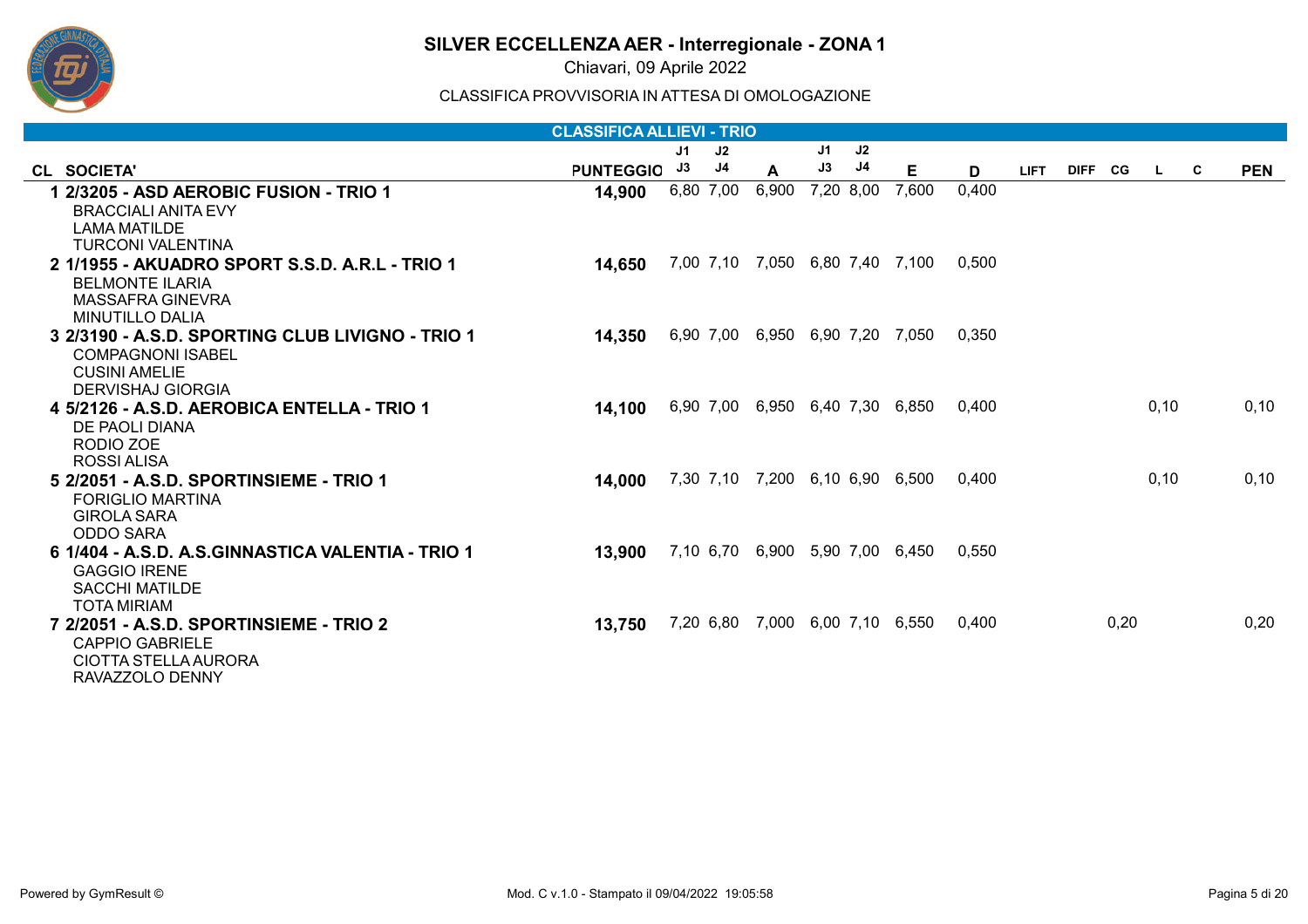

Chiavari, 09 Aprile 2022

|                                                  | <b>CLASSIFICA ALLIEVI - GRUPPO</b> |    |           |                 |    |           |       |       |             |                |               |          |            |
|--------------------------------------------------|------------------------------------|----|-----------|-----------------|----|-----------|-------|-------|-------------|----------------|---------------|----------|------------|
|                                                  |                                    | J1 | J2        |                 | J1 | J2        |       |       |             |                |               |          |            |
| CL SOCIETA'                                      | <b>PUNTEGGIO</b>                   | J3 | J4        | A               | J3 | J4        | Е     | D     | <b>LIFT</b> | <b>DIFF</b> CG | $\mathsf{L}$  | <b>C</b> | <b>PEN</b> |
| 1 2/2051 - A.S.D. SPORTINSIEME - GRUPPO 1        | 13,800                             |    | 7,30 6,70 | 7,000           |    | 7,00 6,30 | 6,650 | 0,250 |             |                | 0, 10         |          | 0, 10      |
| <b>BELLEMO ELISA</b>                             |                                    |    |           |                 |    |           |       |       |             |                |               |          |            |
| CIOTTA STELLA AURORA                             |                                    |    |           |                 |    |           |       |       |             |                |               |          |            |
| <b>FORIGLIO MARTINA</b>                          |                                    |    |           |                 |    |           |       |       |             |                |               |          |            |
| <b>ODDO SARA</b>                                 |                                    |    |           |                 |    |           |       |       |             |                |               |          |            |
| ORIGONI ALESSANDRA                               |                                    |    |           |                 |    |           |       |       |             |                |               |          |            |
| 2 1/1955 - AKUADRO SPORT S.S.D. A.R.L - GRUPPO 1 | 13,050                             |    | 6,70 6,60 | 6,650 6,40 5,60 |    |           | 6,000 | 0,400 |             |                |               |          |            |
| <b>BELMONTE ILARIA</b>                           |                                    |    |           |                 |    |           |       |       |             |                |               |          |            |
| <b>CHILELLI NICOLE</b>                           |                                    |    |           |                 |    |           |       |       |             |                |               |          |            |
| MASSAFRA GINEVRA                                 |                                    |    |           |                 |    |           |       |       |             |                |               |          |            |
| <b>MATARRELLI ALESSIA</b>                        |                                    |    |           |                 |    |           |       |       |             |                |               |          |            |
| <b>MINUTILLO DALIA</b>                           |                                    |    |           |                 |    |           |       |       |             |                |               |          |            |
| <b>SPOSITO STELLA</b>                            |                                    |    |           |                 |    |           |       |       |             |                |               |          |            |
| 3 5/2126 - A.S.D. AEROBICA ENTELLA - GRUPPO 1    | 8,900                              |    | 5,00 5,00 | 5,000           |    | 5,00 4,00 | 4,500 | 0,000 |             |                | $0,50$ $0,10$ |          | 0,60       |
| <b>BASSO LISA</b>                                |                                    |    |           |                 |    |           |       |       |             |                |               |          |            |
| CITI CHIARA                                      |                                    |    |           |                 |    |           |       |       |             |                |               |          |            |
| DE PAOLI DIANA                                   |                                    |    |           |                 |    |           |       |       |             |                |               |          |            |
| RODIO ZOE                                        |                                    |    |           |                 |    |           |       |       |             |                |               |          |            |
| ROSSI ALISA                                      |                                    |    |           |                 |    |           |       |       |             |                |               |          |            |
|                                                  |                                    |    |           |                 |    |           |       |       |             |                |               |          |            |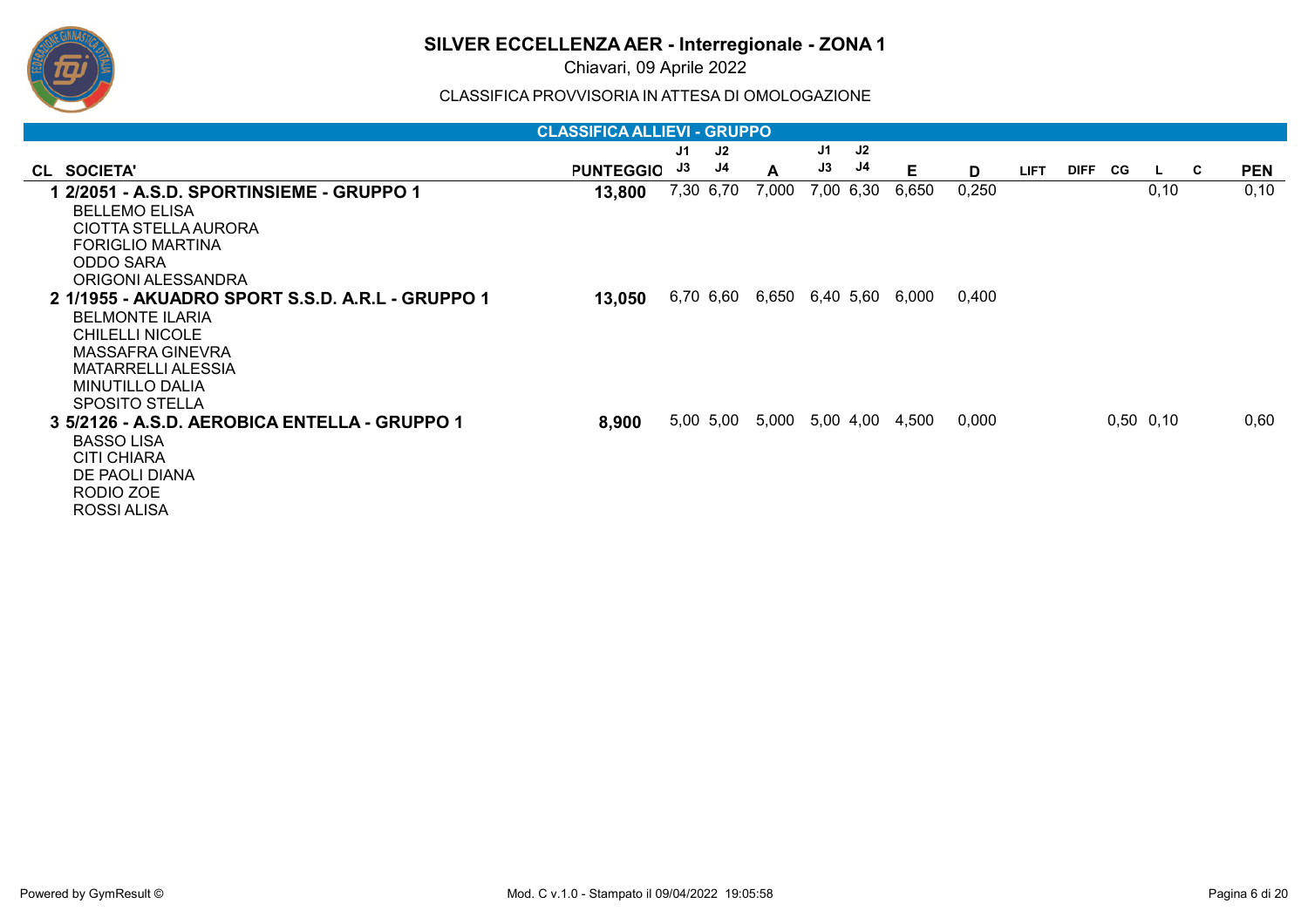

Chiavari, 09 Aprile 2022

|                                                                                             | <b>CLASSIFICA JUNIOR A - SINGOLO FEMMINILE</b> |    |                |                                 |    |    |       |       |             |         |      |    |   |            |
|---------------------------------------------------------------------------------------------|------------------------------------------------|----|----------------|---------------------------------|----|----|-------|-------|-------------|---------|------|----|---|------------|
|                                                                                             |                                                | J1 | J2             |                                 | J1 | J2 |       |       |             |         |      |    |   |            |
| <b>CL SOCIETA'</b>                                                                          | PUNTEGGIO J3                                   |    | J <sub>4</sub> | A                               | J3 | J4 | Е     | D     | <b>LIFT</b> | DIFF CG |      | L. | C | <b>PEN</b> |
| 1 2/2051 - A.S.D. SPORTINSIEME - INDIVIDUALE<br><b>CARCIONE GIORGIA</b>                     | 16,800                                         |    | 7,60 7,20      | 7,400 8,20 8,40                 |    |    | 8,300 | 1,300 |             |         | 0,20 |    |   | 0,20       |
| 2 5/529 - A.S.D. GINNASTICA GENOVA - INDIVIDUALE<br>FERRERI TOMASSINI MARIACARLA            | 16,500                                         |    |                | 7,60 7,00 7,300 7,80 8,00 7,900 |    |    |       | 1,300 |             |         |      |    |   |            |
| 3 2/1152 - A.S.D. POL. COMUNALE GHISALBESE SEZ.GINN. - INI 16,150<br>RAVASIO SOFIA          |                                                |    |                | 7,10 7,50 7,300 7,70 8,20 7,950 |    |    |       | 0,900 |             |         |      |    |   |            |
| 4 2/2051 - A.S.D. SPORTINSIEME - INDIVIDUALE<br><b>CORPACI MARIKA</b>                       | 16,000                                         |    |                | 7,00 7,30 7,150 7,70 7,70 7,700 |    |    |       | 1.150 |             |         |      |    |   |            |
| 5 1/1955 - AKUADRO SPORT S.S.D. A.R.L - INDIVIDUALE<br>ARDITA ARIANNA                       | 15,750                                         |    |                | 6,80 7,10 6,950 7,70 7,90 7,800 |    |    |       | 1,000 |             |         |      |    |   |            |
| 6 1/1955 - AKUADRO SPORT S.S.D. A.R.L - INDIVIDUALE<br><b>ORECCHIA SOFIA</b>                | 15,700                                         |    |                | 6,30 6,60 6,450 8,00 8,10 8,050 |    |    |       | 1,200 |             |         |      |    |   |            |
| 7 5/3387 - A.S.D. DINAMIC GYM - INDIVIDUALE<br><b>MACIAS TRIVINO JUSY PAOLA</b>             | 15,400                                         |    |                | 6,70 6,90 6,800 7,70 8,00 7,850 |    |    |       | 0.750 |             |         |      |    |   |            |
| 7 1/1955 - AKUADRO SPORT S.S.D. A.R.L - INDIVIDUALE<br><b>SICURO CECILIA</b>                | 15,400                                         |    |                | 6,40 6,60 6,500 7,60 7,80 7,700 |    |    |       | 1,200 |             |         |      |    |   |            |
| 9 2/3520 - GARDACADEMY - A.S.D. - INDIVIDUALE<br><b>BAIGUINI SARA</b>                       | 15,250                                         |    |                | 6,90 6,50 6,700 7,50 7,80 7,650 |    |    |       | 0,900 |             |         |      |    |   |            |
| 10 5/529 - A.S.D. GINNASTICA GENOVA - INDIVIDUALE<br>FERRERI TOMASSINI LUDOVICA             | 15,200                                         |    |                | 7,10 6,60 6,850 7,40 7,60 7,500 |    |    |       | 0.850 |             |         |      |    |   |            |
| 10 5/3387 - A.S.D. DINAMIC GYM - INDIVIDUALE<br>MOLINA ALVAREZ IVONNE GABRIELA              | 15,200                                         |    |                | 7,00 7,10 7,050 7,40 7,50 7,450 |    |    |       | 0,700 |             |         |      |    |   |            |
| 12 2/646 - A.S.D. GINNASTICA TRITIUM - INDIVIDUALE<br>LO MONACO MARTINA FRANCESCA           | 15,100                                         |    |                | 7,00 7,30 7,150 6,70 7,40 7,050 |    |    |       | 0.900 |             |         |      |    |   |            |
| 13 2/1152 - A.S.D. POL. COMUNALE GHISALBESE SEZ.GINN. - INI 15,000<br><b>TOMASINI SOFIA</b> |                                                |    |                | 6,80 6,70 6,750 7,70 7,60 7,650 |    |    |       | 0.600 |             |         |      |    |   |            |
| 14 5/3387 - A.S.D. DINAMIC GYM - INDIVIDUALE<br>HERRERA GRAU NICOLE GALATA                  | 14,950                                         |    |                | 6,40 6,30 6,350 7,50 8,00 7,750 |    |    |       | 0.850 |             |         |      |    |   |            |
| 15 2/2846 - MOVIDA SOCIETÀ S.D. A R.L. - INDIVIDUALE<br><b>GUSMEROLI SOFIA</b>              | 14,850                                         |    |                | 7,40 6,50 6,950 7,00 7,30 7,150 |    |    |       | 0.750 |             |         |      |    |   |            |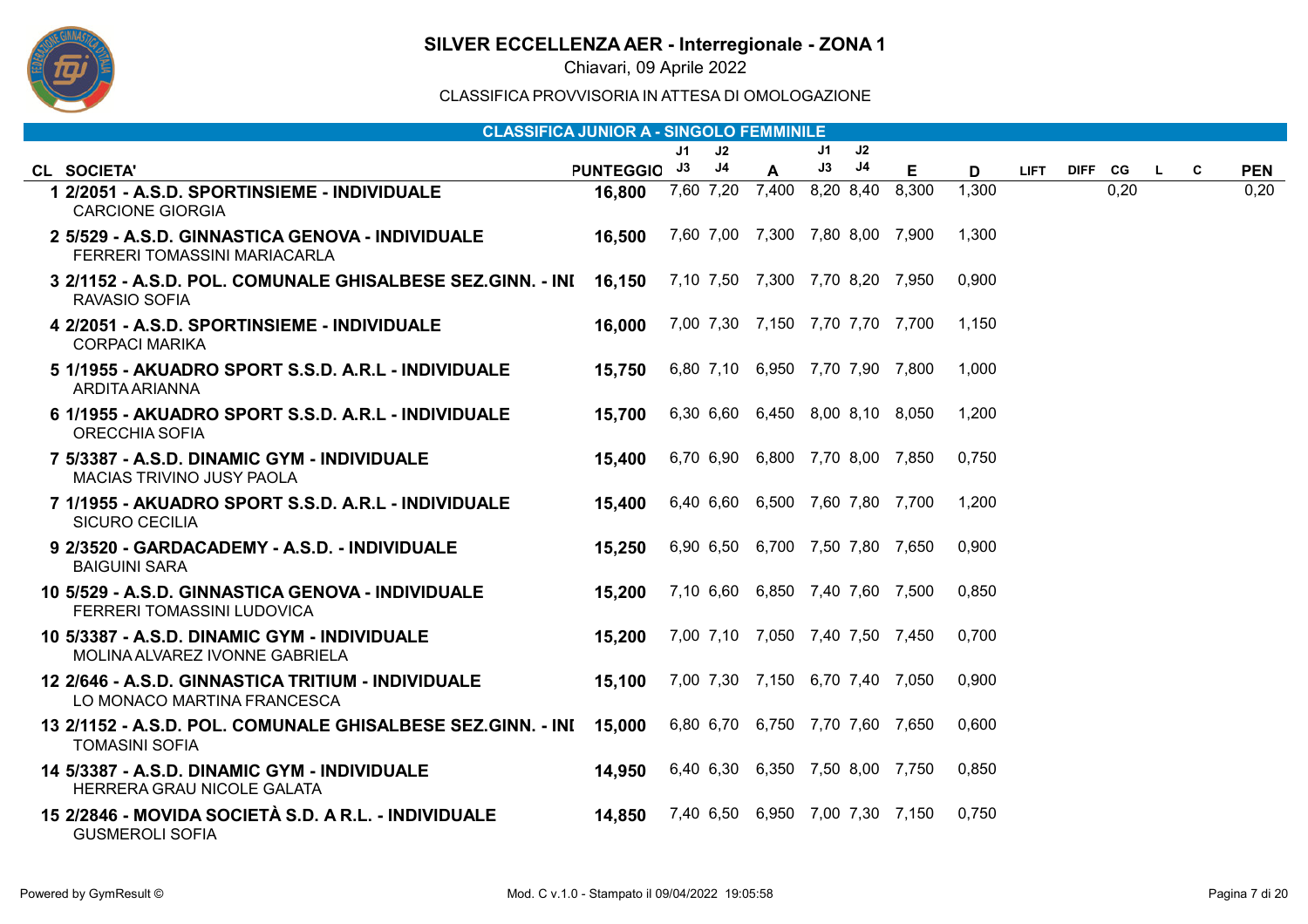

Chiavari, 09 Aprile 2022

|                                                                                    | <b>CLASSIFICA JUNIOR A - SINGOLO FEMMINILE</b> |           |    |                                 |    |           |       |       |             |         |          |    |            |
|------------------------------------------------------------------------------------|------------------------------------------------|-----------|----|---------------------------------|----|-----------|-------|-------|-------------|---------|----------|----|------------|
|                                                                                    |                                                | J1        | J2 |                                 | J1 | J2        |       |       |             |         |          |    |            |
| CL SOCIETA'                                                                        | <b>PUNTEGGIO</b>                               | J3        | J4 | A                               | J3 | J4        | Е     | D     | <b>LIFT</b> | DIFF CG | <b>L</b> | C. | <b>PEN</b> |
| 16 5/3387 - A.S.D. DINAMIC GYM - INDIVIDUALE<br>BARBA MACAS CLARA MARGHERITA       | 14,650                                         | 6,00 6,80 |    | 6,400                           |    | 7.20 7.10 | 7.150 | 1,100 |             |         |          |    |            |
| 16 5/2126 - A.S.D. AEROBICA ENTELLA - INDIVIDUALE<br>PENNA ERIKA                   | 14,650                                         |           |    | 7,10 7,10 7,100 6,60 7,00 6,800 |    |           |       | 0.750 |             |         |          |    |            |
| <u> 18 1/1955 - AKUADRO SPORT S.S.D. A.R.L - INDIVIDUALE</u><br><b>MANCA VIOLA</b> | 14,600                                         |           |    | 6,60 6,40 6,500 7,40 7,60 7,500 |    |           |       | 0,600 |             |         |          |    |            |
| 18 1/1955 - AKUADRO SPORT S.S.D. A.R.L - INDIVIDUALE<br><b>CHILELLI ROBERTA</b>    | 14,600                                         |           |    | 6,40 6,30 6,350 6,90 7,40 7,150 |    |           |       | 1.100 |             |         |          |    |            |
| 20 1/1955 - AKUADRO SPORT S.S.D. A.R.L - INDIVIDUALE<br>PARODI GIORGIA             | 14,200                                         |           |    | 6,50 6,30 6,400 7,00 7,50 7,250 |    |           |       | 0,550 |             |         |          |    |            |
| 21 5/3387 - A.S.D. DINAMIC GYM - INDIVIDUALE<br>TEJENA MENDEZ LOUISE JAEL          | 13,950                                         |           |    | 6,70 6,40 6,550 6,70 6,50 6,600 |    |           |       | 0,800 |             |         |          |    |            |
| 22 1/1955 - AKUADRO SPORT S.S.D. A.R.L - INDIVIDUALE<br><b>CIPRIANI GAIA</b>       | 13,900                                         |           |    | 6,30 6,20 6,250 6,80 7,50 7,150 |    |           |       | 0.500 |             |         |          |    |            |
| 23 5/2126 - A.S.D. AEROBICA ENTELLA - INDIVIDUALE<br><b>FALBO GRETA</b>            | 13,650                                         |           |    | 6,20 6,20 6,200 6,70 7,00       |    |           | 6.850 | 0,600 |             |         |          |    |            |
| 24 1/1955 - AKUADRO SPORT S.S.D. A.R.L - INDIVIDUALE<br>DANIELLO ARIANNA           | 13,500                                         |           |    | 6,50 6,30 6,400 6,40 6,60 6,500 |    |           |       | 0.600 |             |         |          |    |            |
| 25 1/1955 - AKUADRO SPORT S.S.D. A.R.L - INDIVIDUALE<br><b>MATARRELLI ELISA</b>    | 13,350                                         |           |    | 6,10 6,20 6,150 6,70 6,90       |    |           | 6.800 | 0.400 |             |         |          |    |            |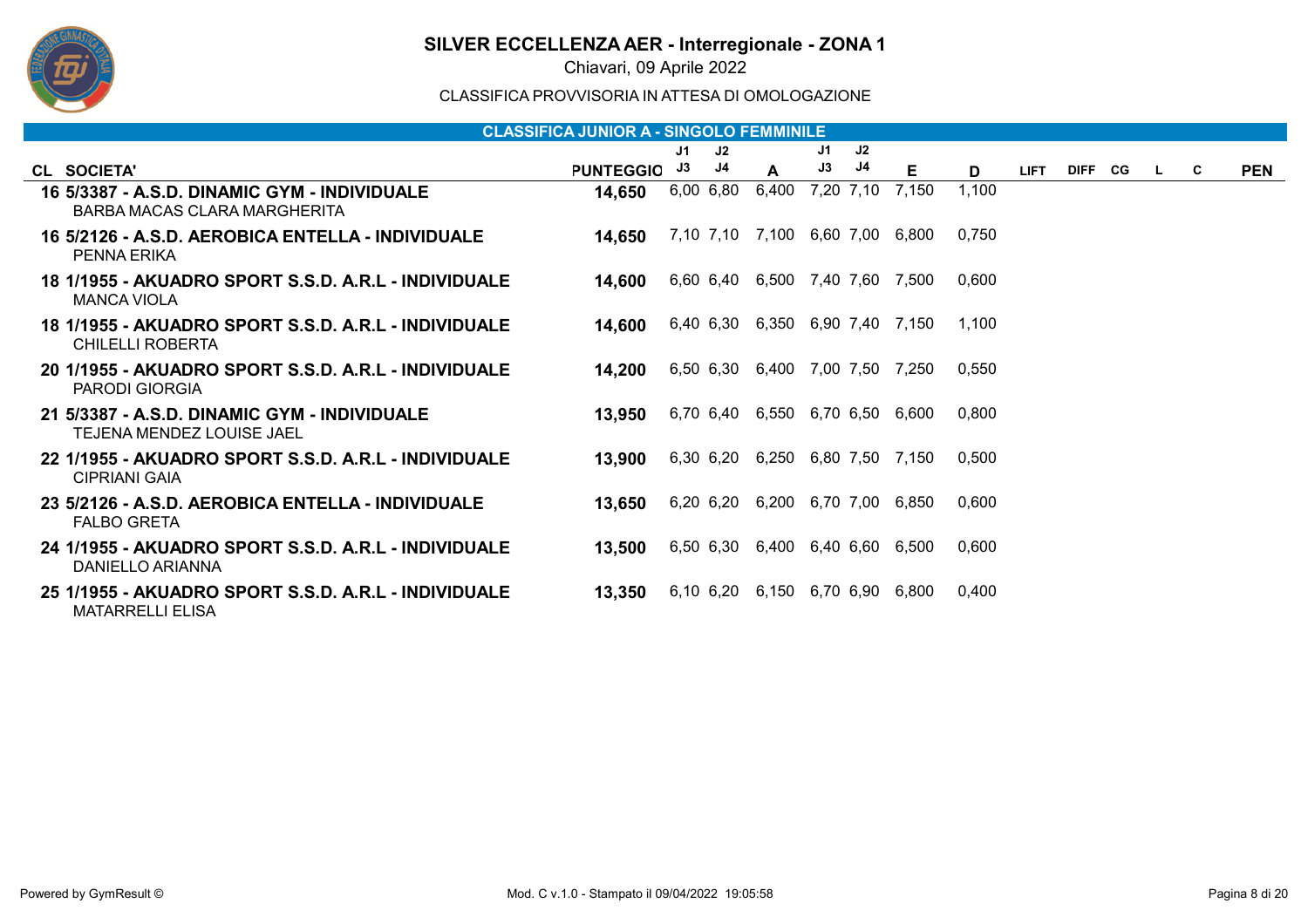

Chiavari, 09 Aprile 2022

|                                                                                                                    | <b>CLASSIFICA JUNIOR A - COPPIA FEMMINILE</b> |           |    |                                 |    |    |       |       |             |         |              |   |            |
|--------------------------------------------------------------------------------------------------------------------|-----------------------------------------------|-----------|----|---------------------------------|----|----|-------|-------|-------------|---------|--------------|---|------------|
|                                                                                                                    |                                               | J1        | J2 |                                 | J1 | J2 |       |       |             |         |              |   |            |
| CL SOCIETA'                                                                                                        | <b>PUNTEGGIO</b>                              | J3        | J4 | A                               | J3 | J4 | E.    | D     | <b>LIFT</b> | DIFF CG | $\mathbf{L}$ | C | <b>PEN</b> |
| 1 2/2268 - A.S.D. AEROBICA EVOLUTION - COPPIA 1<br><b>MONACI BEATRICE</b><br><b>SALA ANNA</b>                      | 16,350                                        | 7,80 7,40 |    | 7,600 8,00 8,00                 |    |    | 8,000 | 0.750 |             |         |              |   |            |
| 1 2/2051 - A.S.D. SPORTINSIEME - COPPIA 2<br><b>CARCIONE GIORGIA</b><br><b>ORIGONI ARIANNA</b>                     | 16,350                                        |           |    | 7,70 7,50 7,600 8,00 7,00 7,500 |    |    |       | 1,250 |             |         |              |   |            |
| 3 2/2051 - A.S.D. SPORTINSIEME - COPPIA 3<br><b>CORPACI MARIKA</b><br>LA ROCCA ALESSIA                             | 15,700                                        |           |    | 7,00 7,60 7,300 7,30 7,60 7,450 |    |    |       | 1,050 |             |         | 0, 10        |   | 0, 10      |
| 4 2/1152 - A.S.D. POL. COMUNALE GHISALBESE SEZ.GINN. - CC 15,450<br><b>CHINELLI ALICE</b><br><b>FRATUS SARA</b>    |                                               |           |    | 7,40 7,20 7,300 7,80 7,20 7,500 |    |    |       | 0.650 |             |         |              |   |            |
| 5 5/529 - A.S.D. GINNASTICA GENOVA - COPPIA 1<br><b>FERRERI TOMASSINI LUDOVICA</b><br>FERRERI TOMASSINI MARIACARLA | 15,100                                        |           |    | 7,30 7,00 7,150 7,20 7,00 7,100 |    |    |       | 0.850 |             |         |              |   |            |
| 6 2/646 - A.S.D. GINNASTICA TRITIUM - COPPIA 1<br><b>BARLASSINA REBECCA</b><br><b>PANZERI GINEVRA</b>              | 14,850                                        |           |    | 7,30 7,20 7,250 6,20 7,30 6,750 |    |    |       | 0.850 |             |         |              |   |            |
| 7 2/3520 - GARDACADEMY - A.S.D. - COPPIA 2<br><b>FRACASSI SOFIA</b><br><b>GENEVINI AZZURRA</b>                     | 14,550                                        |           |    | 7,30 7,20 7,250 7,00 6,50 6,750 |    |    |       | 0,550 |             |         |              |   |            |
| 7 2/2846 - MOVIDA SOCIETÀ S.D. A R.L. - COPPIA 1<br><b>CECCHINI MELISSA</b><br><b>GUSMEROLI SOFIA</b>              | 14,550                                        |           |    | 7,20 6,70 6,950 7,00 6,40 6,700 |    |    |       | 0,900 |             |         |              |   |            |
| 9 1/1955 - AKUADRO SPORT S.S.D. A.R.L - COPPIA 5<br>ARDITA ARIANNA<br><b>CIPRIANI GAIA</b>                         | 13,100                                        |           |    | 6,20 6,40 6,300 6,30 6,40 6,350 |    |    |       | 0,450 |             |         |              |   |            |
| 10 5/529 - A.S.D. GINNASTICA GENOVA - COPPIA 2<br><b>JANKO HELEN</b><br>PALMA ILARIA                               | 12,550                                        |           |    | 6,30 6,30 6,300 5,80 6,00 5,900 |    |    |       | 0.450 |             |         | 0, 10        |   | 0, 10      |
| 11 1/1955 - AKUADRO SPORT S.S.D. A.R.L - COPPIA 4<br><b>DANIELLO ARIANNA</b><br><b>MATARRELLI ELISA</b>            | 12,050                                        |           |    | 6,20 6,20 6,200 5,80 5,00 5,400 |    |    |       | 0.450 |             |         |              |   |            |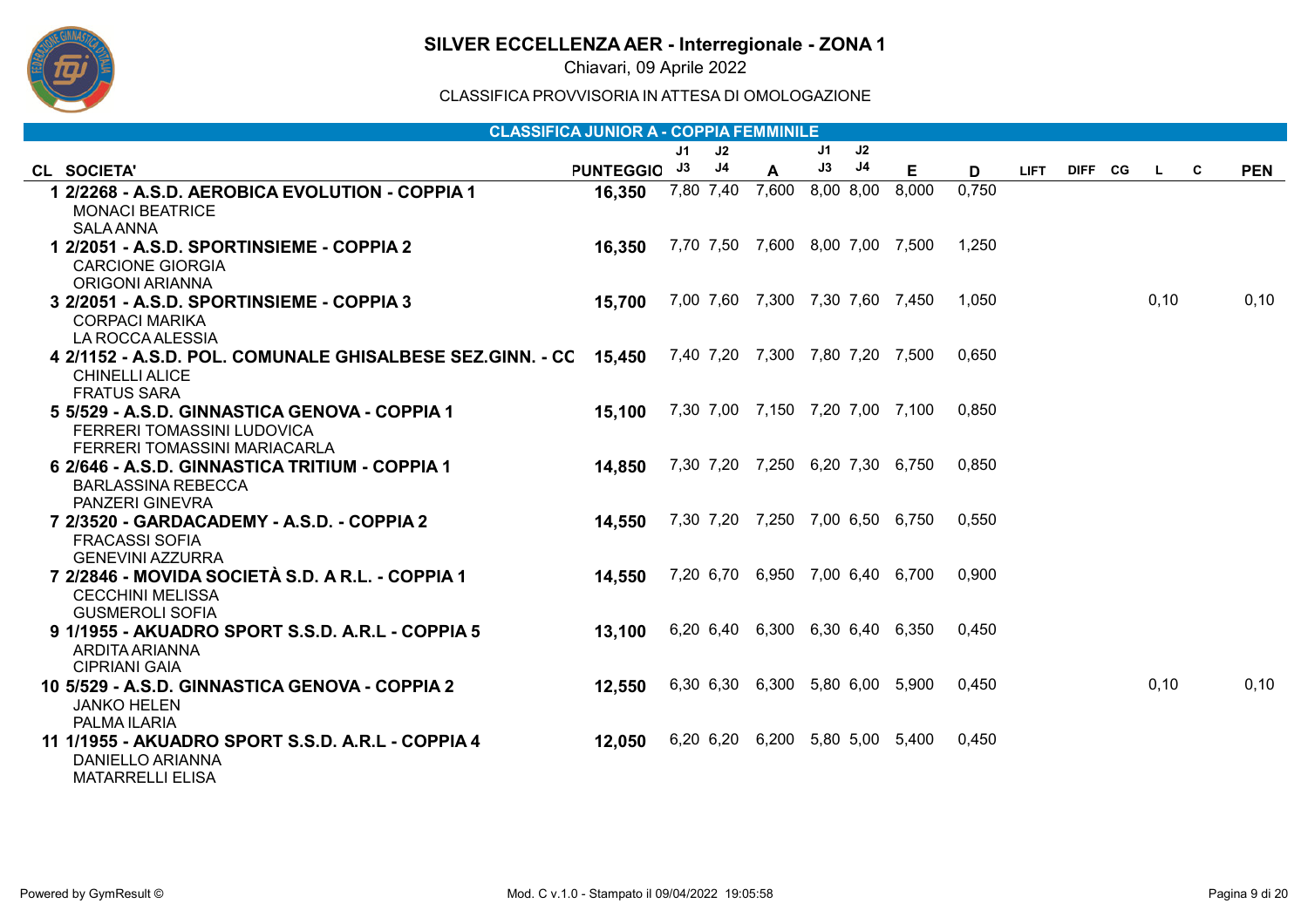

Chiavari, 09 Aprile 2022

|                                                                                                                                    | <b>CLASSIFICA JUNIOR A - TRIO</b>             |    |                |                 |    |    |                                       |       |             |         |          |   |            |
|------------------------------------------------------------------------------------------------------------------------------------|-----------------------------------------------|----|----------------|-----------------|----|----|---------------------------------------|-------|-------------|---------|----------|---|------------|
|                                                                                                                                    |                                               | J1 | J2             |                 | J1 | J2 |                                       |       |             |         |          |   |            |
| CL SOCIETA'                                                                                                                        | <b>PUNTEGGIO</b>                              | J3 | J <sub>4</sub> | A               | J3 | J4 | Е.                                    | D     | <b>LIFT</b> | DIFF CG | <b>L</b> | C | <b>PEN</b> |
| 1 2/2051 - A.S.D. SPORTINSIEME - TRIO 3                                                                                            | 16,450                                        |    | 7,80 7,20      | 7,500 7,70 7,90 |    |    | 7,800                                 | 1,150 |             |         |          |   |            |
| <b>CARCIONE GIORGIA</b>                                                                                                            |                                               |    |                |                 |    |    |                                       |       |             |         |          |   |            |
| <b>CORPACI MARIKA</b><br><b>ORIGONI ARIANNA</b>                                                                                    |                                               |    |                |                 |    |    |                                       |       |             |         |          |   |            |
| 2 2/646 - A.S.D. GINNASTICA TRITIUM - TRIO 1                                                                                       | 15,350                                        |    |                |                 |    |    | 7,60 7,20 7,400 7,20 7,10 7,150 0,800 |       |             |         |          |   |            |
| <b>BARLASSINA REBECCA</b>                                                                                                          |                                               |    |                |                 |    |    |                                       |       |             |         |          |   |            |
| LO MONACO MARTINA FRANCESCA                                                                                                        |                                               |    |                |                 |    |    |                                       |       |             |         |          |   |            |
| PANZERI GINEVRA                                                                                                                    |                                               |    |                |                 |    |    |                                       |       |             |         |          |   |            |
| 3 2/2268 - A.S.D. AEROBICA EVOLUTION - TRIO 1                                                                                      | 15,200                                        |    |                |                 |    |    | 7,50 7,40 7,450 7,40 6,50 6,950       | 0.800 |             |         |          |   |            |
| <b>MONACI BEATRICE</b>                                                                                                             |                                               |    |                |                 |    |    |                                       |       |             |         |          |   |            |
| <b>SALA ANNA</b>                                                                                                                   |                                               |    |                |                 |    |    |                                       |       |             |         |          |   |            |
| <b>TOFFETTI CARLOTTA</b><br>4 2/1152 - A.S.D. POL. COMUNALE GHISALBESE SEZ.GINN. - TR 15,050 7,60 7,60 7,600 6,40 7,00 6,700 0,750 |                                               |    |                |                 |    |    |                                       |       |             |         |          |   |            |
| <b>CHINELLI ALICE</b>                                                                                                              |                                               |    |                |                 |    |    |                                       |       |             |         |          |   |            |
| <b>FRATUS SARA</b>                                                                                                                 |                                               |    |                |                 |    |    |                                       |       |             |         |          |   |            |
| RAVASIO SOFIA                                                                                                                      |                                               |    |                |                 |    |    |                                       |       |             |         |          |   |            |
| 5 2/3520 - GARDACADEMY - A.S.D. - TRIO 2                                                                                           | 14,850                                        |    |                |                 |    |    | 7,00 7,30 7,150 7,20 6,90 7,050       | 0,650 |             |         |          |   |            |
| <b>BAIGUINI SARA</b>                                                                                                               |                                               |    |                |                 |    |    |                                       |       |             |         |          |   |            |
| NAONI GAIA ANDREA                                                                                                                  |                                               |    |                |                 |    |    |                                       |       |             |         |          |   |            |
| <b>SILVESTRI EMMA</b><br>6 2/1152 - A.S.D. POL. COMUNALE GHISALBESE SEZ.GINN. - TR 14,550 7,10 7,30 7,200 7,40 6,20 6,800 0,550    |                                               |    |                |                 |    |    |                                       |       |             |         |          |   |            |
| <b>BUSETTI BARBARA</b>                                                                                                             |                                               |    |                |                 |    |    |                                       |       |             |         |          |   |            |
| <b>DEFENDI ALESSIA</b>                                                                                                             |                                               |    |                |                 |    |    |                                       |       |             |         |          |   |            |
| <b>TOMASINI SOFIA</b>                                                                                                              |                                               |    |                |                 |    |    |                                       |       |             |         |          |   |            |
| 7 5/3387 - A.S.D. DINAMIC GYM - TRIO 3                                                                                             | 14,400                                        |    |                |                 |    |    | 6,90 7,00 6,950 6,40 7,00 6,700       | 0.750 |             |         |          |   |            |
| MACIAS TRIVINO JUSY PAOLA                                                                                                          |                                               |    |                |                 |    |    |                                       |       |             |         |          |   |            |
| <b>MANTERO CAROLA</b>                                                                                                              |                                               |    |                |                 |    |    |                                       |       |             |         |          |   |            |
| TEJENA MENDEZ LOUISE JAEL<br>8 1/1955 - AKUADRO SPORT S.S.D. A.R.L - TRIO 4                                                        | 14,350                                        |    |                |                 |    |    | 6,70 6,80 6,750 7,20 6,70 6,950       | 0.650 |             |         |          |   |            |
| ARDITA ARIANNA                                                                                                                     |                                               |    |                |                 |    |    |                                       |       |             |         |          |   |            |
| <b>CIPRIANI GAIA</b>                                                                                                               |                                               |    |                |                 |    |    |                                       |       |             |         |          |   |            |
| <b>MANCA VIOLA</b>                                                                                                                 |                                               |    |                |                 |    |    |                                       |       |             |         |          |   |            |
| 8 1/1955 - AKUADRO SPORT S.S.D. A.R.L - TRIO 3                                                                                     | <b>14,350</b> 7,10 6,50 6,800 7,30 6,30 6,800 |    |                |                 |    |    |                                       | 0,750 |             |         |          |   |            |
| <b>CHILELLI ROBERTA</b>                                                                                                            |                                               |    |                |                 |    |    |                                       |       |             |         |          |   |            |
| ORECCHIA SOFIA                                                                                                                     |                                               |    |                |                 |    |    |                                       |       |             |         |          |   |            |
| <b>PARODI GIORGIA</b>                                                                                                              |                                               |    |                |                 |    |    |                                       |       |             |         |          |   |            |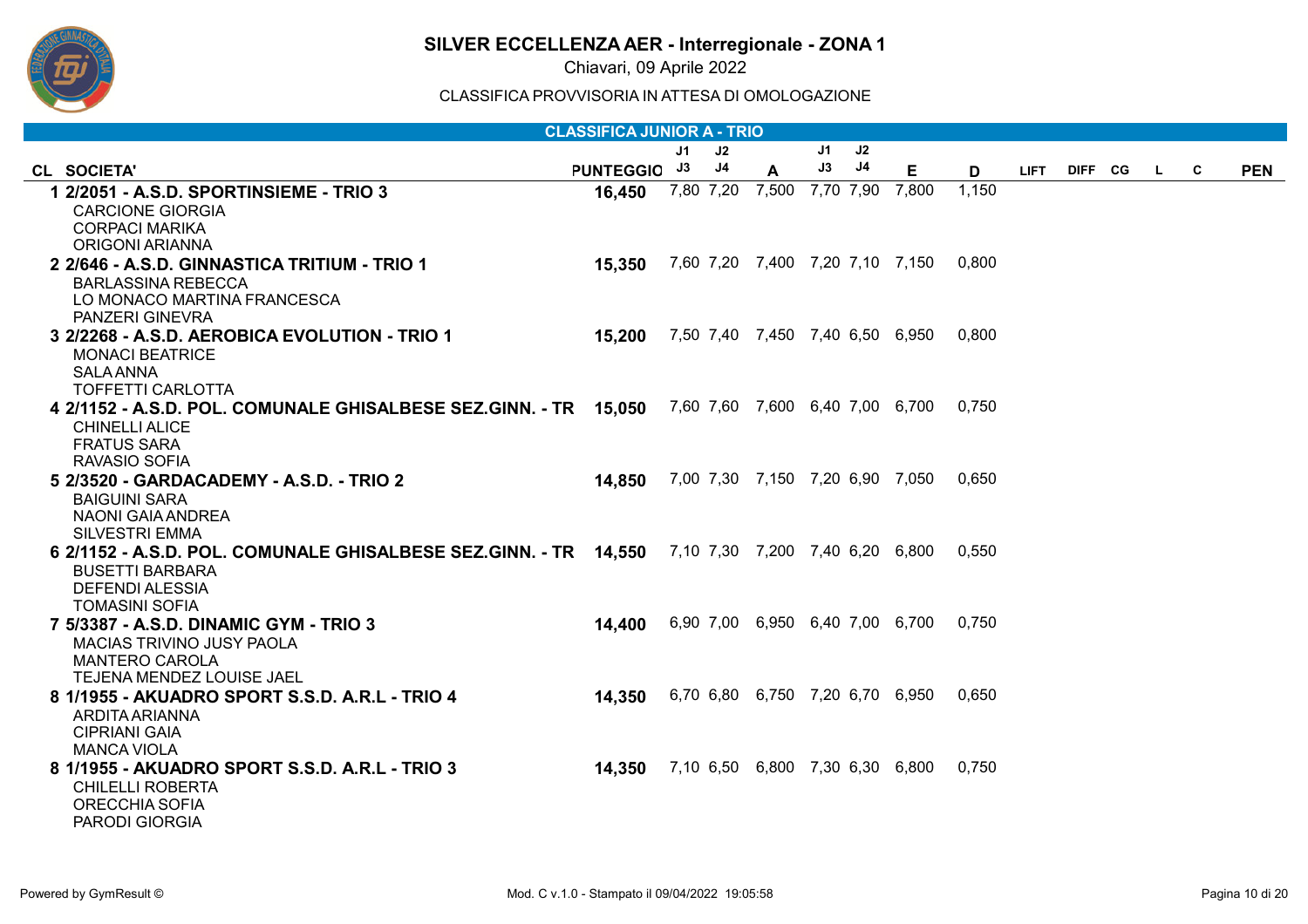

Chiavari, 09 Aprile 2022

|                                                         | <b>CLASSIFICA JUNIOR A - TRIO</b> |    |           |                                 |    |           |       |       |             |             |    |      |     |            |
|---------------------------------------------------------|-----------------------------------|----|-----------|---------------------------------|----|-----------|-------|-------|-------------|-------------|----|------|-----|------------|
|                                                         |                                   | J1 | J2        |                                 | J1 | J2        |       |       |             |             |    |      |     |            |
| CL SOCIETA'                                             | <b>PUNTEGGIO</b>                  | J3 | J4        | A                               | J3 | J4        | Е     | D     | <b>LIFT</b> | <b>DIFF</b> | CG | L.   | - C | <b>PEN</b> |
| 10 5/3387 - A.S.D. DINAMIC GYM - TRIO 2                 | 14,000                            |    | 6,60 6,90 | 6,750                           |    | 6,70 6,80 | 6,750 | 0,600 |             |             |    | 0,10 |     | 0, 10      |
| BARBA MACAS CLARA MARGHERITA                            |                                   |    |           |                                 |    |           |       |       |             |             |    |      |     |            |
| HERRERA GRAU NICOLE GALATA                              |                                   |    |           |                                 |    |           |       |       |             |             |    |      |     |            |
| MOLINA ALVAREZ IVONNE GABRIELA                          |                                   |    |           |                                 |    |           |       |       |             |             |    |      |     |            |
| 11   2/2051 - A.S.D. SPORTINSIEME - TRIO 4              | 13,900                            |    |           | 7,50 6,70 7,100 6,70 6,10 6,400 |    |           |       | 0.500 |             |             |    | 0,10 |     | 0,10       |
| <b>BELLEMO ELISA</b>                                    |                                   |    |           |                                 |    |           |       |       |             |             |    |      |     |            |
| CASILLO MAGDA GIULIA                                    |                                   |    |           |                                 |    |           |       |       |             |             |    |      |     |            |
| LA ROCCA ALESSIA                                        |                                   |    |           |                                 |    |           |       |       |             |             |    |      |     |            |
| 12  2/3520 - GARDACADEMY - A.S.D. - TRIO 1              | 13,600                            |    |           | 6,80 6,60 6,700 6,40 6,30 6,350 |    |           |       | 0.550 |             |             |    |      |     |            |
| <b>CATTONI ASIA</b>                                     |                                   |    |           |                                 |    |           |       |       |             |             |    |      |     |            |
| MELZANI ALESSIA                                         |                                   |    |           |                                 |    |           |       |       |             |             |    |      |     |            |
| ZUBANI EMMA                                             |                                   |    |           |                                 |    |           |       |       |             |             |    |      |     |            |
| <u> 13 1/1955 - AKUADRO SPORT S.S.D. A.R.L - TRIO 2</u> | 13,400                            |    |           | 6,20 6,30 6,250 6,90 6,20 6,550 |    |           |       | 0.600 |             |             |    |      |     |            |
| DANIELLO ARIANNA                                        |                                   |    |           |                                 |    |           |       |       |             |             |    |      |     |            |
| <b>MANNA GIORGIA MELISSA</b>                            |                                   |    |           |                                 |    |           |       |       |             |             |    |      |     |            |
| <b>MATARRELLI ELISA</b>                                 |                                   |    |           |                                 |    |           |       |       |             |             |    |      |     |            |
| 14 5/529 - A.S.D. GINNASTICA GENOVA - TRIO 1            | 13,100                            |    |           | 6,90 6,40 6,650 6,20 5,60 5,900 |    |           |       | 0.550 |             |             |    |      |     |            |
| <b>JANKO HELEN</b>                                      |                                   |    |           |                                 |    |           |       |       |             |             |    |      |     |            |
| PALMA ILARIA                                            |                                   |    |           |                                 |    |           |       |       |             |             |    |      |     |            |
| ZAMBRANO CRUZ BRYANNA ANNALYA                           |                                   |    |           |                                 |    |           |       |       |             |             |    |      |     |            |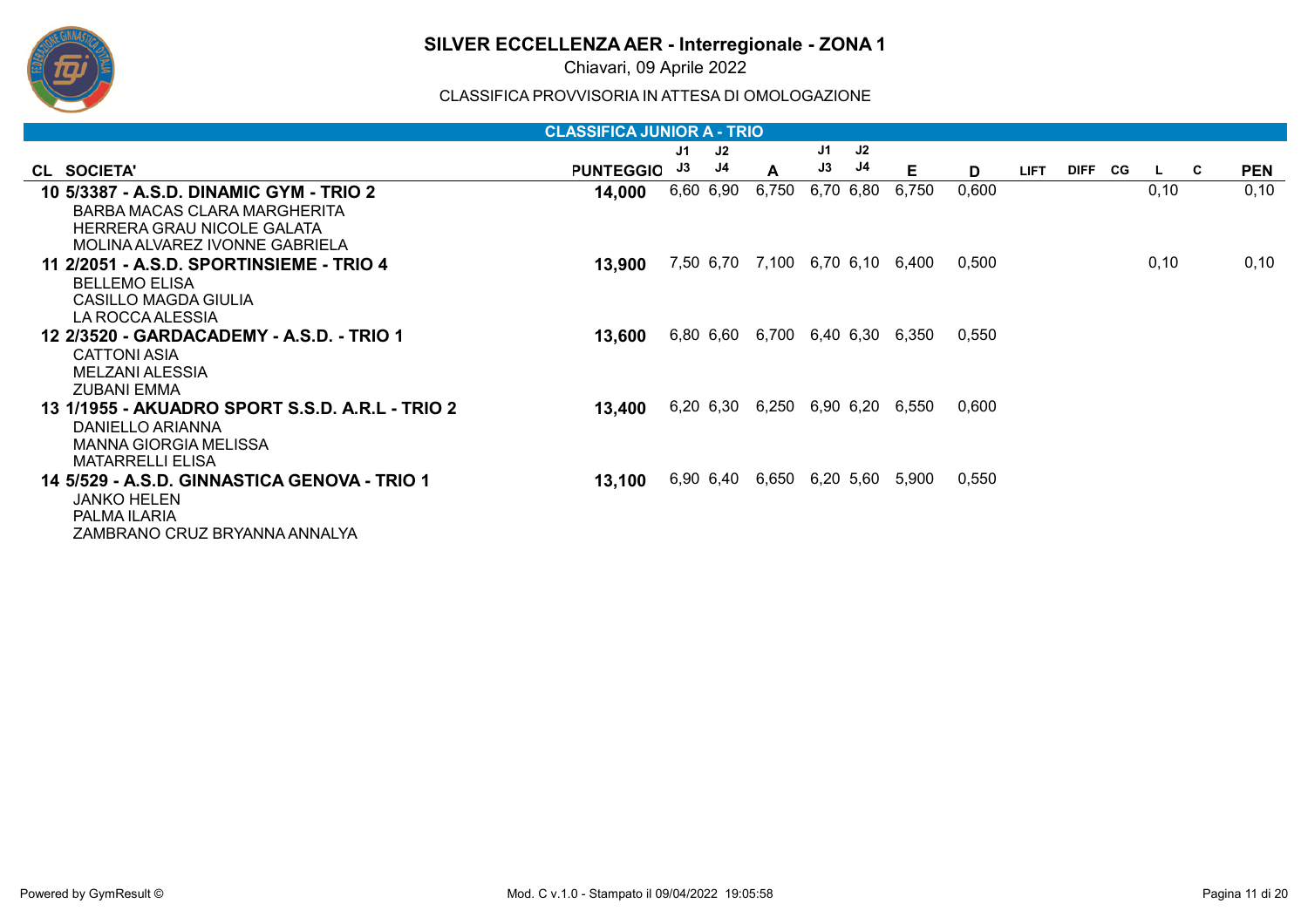

Chiavari, 09 Aprile 2022

|                                                                  | <b>CLASSIFICA JUNIOR A - GRUPPO</b> |    |                |                                 |    |           |                                 |       |             |           |          |            |
|------------------------------------------------------------------|-------------------------------------|----|----------------|---------------------------------|----|-----------|---------------------------------|-------|-------------|-----------|----------|------------|
|                                                                  |                                     | J1 | J2             |                                 | J1 | J2        |                                 |       |             |           |          |            |
| CL SOCIETA'                                                      | PUNTEGGIO J3                        |    | J <sub>4</sub> | A                               | J3 | J4        | E                               | D     | <b>LIFT</b> | DIFF CG L | <b>C</b> | <b>PEN</b> |
| 1 2/2051 - A.S.D. SPORTINSIEME - GRUPPO 2                        | 15,350                              |    | 7,60 6,80      | 7,200                           |    | 6,50 7,50 | 7,000                           | 1,150 |             |           |          |            |
| <b>CARCIONE GIORGIA</b>                                          |                                     |    |                |                                 |    |           |                                 |       |             |           |          |            |
| <b>CASILLO MAGDA GIULIA</b>                                      |                                     |    |                |                                 |    |           |                                 |       |             |           |          |            |
| <b>CORPACI MARIKA</b>                                            |                                     |    |                |                                 |    |           |                                 |       |             |           |          |            |
| <b>GIROLA SARA</b>                                               |                                     |    |                |                                 |    |           |                                 |       |             |           |          |            |
| LA ROCCA ALESSIA<br>ORIGONI ARIANNA                              |                                     |    |                |                                 |    |           |                                 |       |             |           |          |            |
| 2 2/3520 - GARDACADEMY - A.S.D. - GRUPPO 1                       | 14,900                              |    |                | 7,20 7,20 7,200 6,60 7,50 7,050 |    |           |                                 | 0,650 |             |           |          |            |
| <b>BAIGUINI SARA</b>                                             |                                     |    |                |                                 |    |           |                                 |       |             |           |          |            |
| <b>FRACASSI SOFIA</b>                                            |                                     |    |                |                                 |    |           |                                 |       |             |           |          |            |
| <b>GENEVINI AZZURRA</b>                                          |                                     |    |                |                                 |    |           |                                 |       |             |           |          |            |
| NAONI GAIA ANDREA                                                |                                     |    |                |                                 |    |           |                                 |       |             |           |          |            |
| <b>SILVESTRI EMMA</b>                                            |                                     |    |                |                                 |    |           |                                 |       |             |           |          |            |
| 3 2/1152 - A.S.D. POL. COMUNALE GHISALBESE SEZ.GINN. - GF 14.800 |                                     |    |                |                                 |    |           | 7,00 7,00 7,000 7,10 7,40 7,250 | 0,550 |             |           |          |            |
| <b>BUSETTI BARBARA</b>                                           |                                     |    |                |                                 |    |           |                                 |       |             |           |          |            |
| <b>CHINELLI ALICE</b>                                            |                                     |    |                |                                 |    |           |                                 |       |             |           |          |            |
| DEFENDI ALESSIA                                                  |                                     |    |                |                                 |    |           |                                 |       |             |           |          |            |
| <b>FRATUS SARA</b><br>RAVASIO SOFIA                              |                                     |    |                |                                 |    |           |                                 |       |             |           |          |            |
| 4 5/3387 - A.S.D. DINAMIC GYM - GRUPPO 2                         | 14,550                              |    |                | 7,00 7,20 7,100 6,30 7,30 6,800 |    |           |                                 | 0,650 |             |           |          |            |
| <b>GOMEZ LEON MELANY ASHLEY</b>                                  |                                     |    |                |                                 |    |           |                                 |       |             |           |          |            |
| HERRERA GRAU NICOLE GALATA                                       |                                     |    |                |                                 |    |           |                                 |       |             |           |          |            |
| MACIAS TRIVINO JUSY PAOLA                                        |                                     |    |                |                                 |    |           |                                 |       |             |           |          |            |
| <b>MANTERO CAROLA</b>                                            |                                     |    |                |                                 |    |           |                                 |       |             |           |          |            |
| MOLINA ALVAREZ IVONNE GABRIELA                                   |                                     |    |                |                                 |    |           |                                 |       |             |           |          |            |
| 4 1/1955 - AKUADRO SPORT S.S.D. A.R.L - GRUPPO 2                 | 14,550                              |    |                | 7,10 7,10 7,100 6,10 7,40 6,750 |    |           |                                 | 0,700 |             |           |          |            |
| ARDITA ARIANNA                                                   |                                     |    |                |                                 |    |           |                                 |       |             |           |          |            |
| <b>CHILELLI ROBERTA</b><br><b>CIPRIANI GAIA</b>                  |                                     |    |                |                                 |    |           |                                 |       |             |           |          |            |
| <b>MANCA VIOLA</b>                                               |                                     |    |                |                                 |    |           |                                 |       |             |           |          |            |
| <b>PARODI GIORGIA</b>                                            |                                     |    |                |                                 |    |           |                                 |       |             |           |          |            |
| <b>SICURO CECILIA</b>                                            |                                     |    |                |                                 |    |           |                                 |       |             |           |          |            |
|                                                                  |                                     |    |                |                                 |    |           |                                 |       |             |           |          |            |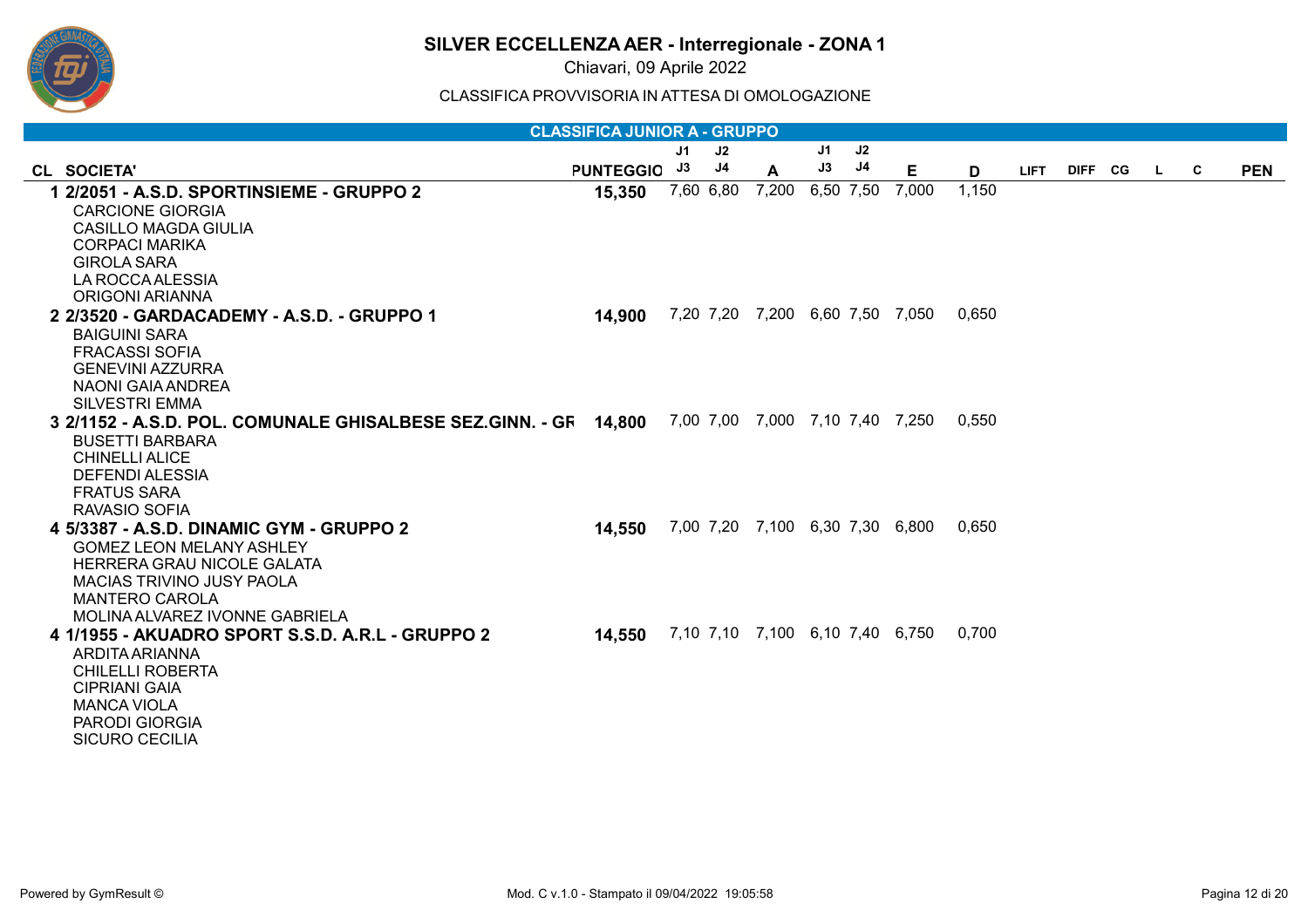

Chiavari, 09 Aprile 2022

| <b>CLASSIFICA JUNIOR B - SINGOLO FEMMINILE</b>                                           |              |    |    |                                 |    |                |    |       |             |         |      |    |   |            |
|------------------------------------------------------------------------------------------|--------------|----|----|---------------------------------|----|----------------|----|-------|-------------|---------|------|----|---|------------|
|                                                                                          |              | J1 | J2 |                                 | J1 | J2             |    |       |             |         |      |    |   |            |
| CL SOCIETA'                                                                              | PUNTEGGIO J3 |    | J4 | $\mathbf{A}$                    | J3 | J <sub>4</sub> | E. | D     | <b>LIFT</b> | DIFF CG |      | L. | C | <b>PEN</b> |
| 1 2/3205 - ASD AEROBIC FUSION - INDIVIDUALE<br><b>BOI SHARON</b>                         | 17,050       |    |    | 7,30 7,60 7,450 8,00 8,10 8,050 |    |                |    | 1,550 |             |         |      |    |   |            |
| 2 2/2268 - A.S.D. AEROBICA EVOLUTION - INDIVIDUALE<br><b>FOCA AURORA</b>                 | 16,350       |    |    | 7,20 7,40 7,300 7,10 8,00 7,550 |    |                |    | 1.500 |             |         |      |    |   |            |
| 3 2/646 - A.S.D. GINNASTICA TRITIUM - INDIVIDUALE<br><b>BLINI ELENA</b>                  | 16,100       |    |    | 7,00 7,20 7,100 7,90 7,60 7,750 |    |                |    | 1,250 |             |         |      |    |   |            |
| 4 1/1955 - AKUADRO SPORT S.S.D. A.R.L - INDIVIDUALE<br><b>ALESSI FRANCESCA</b>           | 15,950       |    |    | 6,60 7,20 6,900 7,20 7,70 7,450 |    |                |    | 1,600 |             |         |      |    |   |            |
| 5 1/1955 - AKUADRO SPORT S.S.D. A.R.L - INDIVIDUALE<br>POZZATO EMILIA                    | 15.450       |    |    | 6,90 7,10 7,000 7,20 7,20 7,200 |    |                |    | 1,250 |             |         |      |    |   |            |
| 6 5/529 - A.S.D. GINNASTICA GENOVA - INDIVIDUALE<br>PALMA GIORGIA                        | 15,400       |    |    | 6,70 7,00 6,850 7,50 7,30 7,400 |    |                |    | 1.150 |             |         |      |    |   |            |
| 7 2/2051 - A.S.D. SPORTINSIEME - INDIVIDUALE<br><b>CALO' ILARIA</b>                      | 15,350       |    |    | 7,10 7,50 7,300 6,90 7,20 7,050 |    |                |    | 1.000 |             |         |      |    |   |            |
| 8   2/1152 - A.S.D. POL. COMUNALE GHISALBESE SEZ.GINN. - INI<br><b>CERIBELLI MARTINA</b> | 15,200       |    |    | 6,80 6,80 6,800 7,40 7,70 7,550 |    |                |    | 0,850 |             |         |      |    |   |            |
| 9 1/1955 - AKUADRO SPORT S.S.D. A.R.L - INDIVIDUALE<br><b>DILEMA IRENE</b>               | 15,100       |    |    | 6,70 7,10 6,900 7,50 7,00 7,250 |    |                |    | 0.950 |             |         |      |    |   |            |
| 10 5/2126 - A.S.D. AEROBICA ENTELLA - INDIVIDUALE<br><b>ROBOTTI IRENE</b>                | 15,000       |    |    | 6,90 7,20 7,050 7,20 7,40 7,300 |    |                |    | 0,650 |             |         |      |    |   |            |
| 10 2/646 - A.S.D. GINNASTICA TRITIUM - INDIVIDUALE<br><b>BRAMATI FRANCESCA</b>           | 15,000       |    |    | 6,80 6,80 6,800 7,30 7,10 7,200 |    |                |    | 1,200 |             |         | 0,20 |    |   | 0,20       |
| 12 5/2126 - A.S.D. AEROBICA ENTELLA - INDIVIDUALE<br><b>TESCONI EMILY</b>                | 14,950       |    |    | 6,40 6,90 6,650 7,20 7,10 7,150 |    |                |    | 1,150 |             |         |      |    |   |            |
| 13 1/1955 - AKUADRO SPORT S.S.D. A.R.L - INDIVIDUALE<br><b>TURRISI IRENE</b>             | 14,750       |    |    | 6,30 6,80 6,550 7,30 7,30 7,300 |    |                |    | 0,900 |             |         |      |    |   |            |
| 14 3/2142 - A.S.D. G.S. SAMBUGHÈ - INDIVIDUALE<br><b>RISOTTINO ELENA</b>                 | 14,650       |    |    | 6,60 6,80 6,700 6,90 7,10 7,000 |    |                |    | 0.950 |             |         |      |    |   |            |
| 15 5/2126 - A.S.D. AEROBICA ENTELLA - INDIVIDUALE<br><b>PENNA ELISA</b>                  | 14,600       |    |    | 6,50 6,80 6,650 7,60 6,60 7,100 |    |                |    | 0.850 |             |         |      |    |   |            |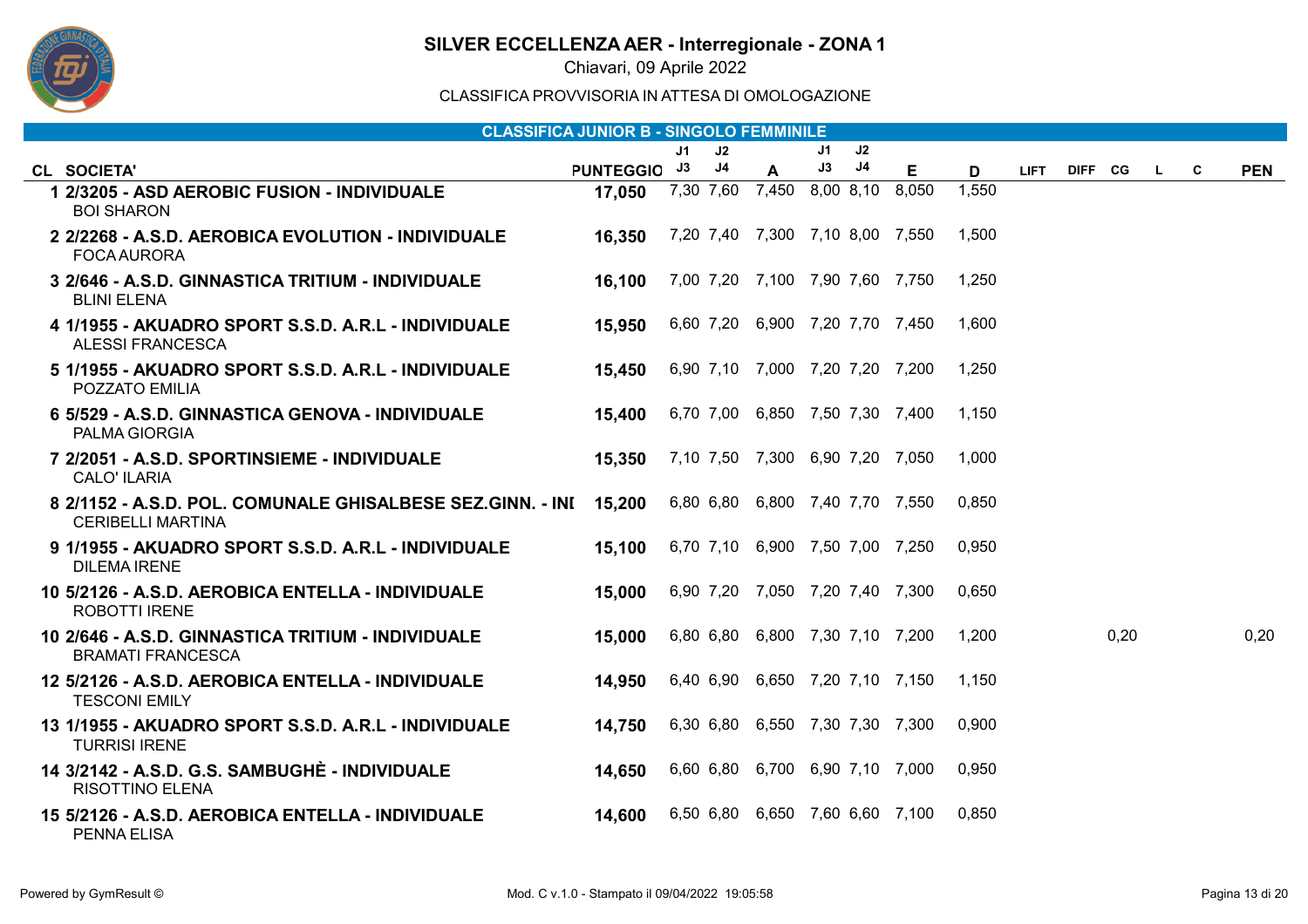

Chiavari, 09 Aprile 2022

|                                                                                | <b>CLASSIFICA JUNIOR B - SINGOLO FEMMINILE</b> |    |           |                           |           |           |       |       |             |         |    |   |            |
|--------------------------------------------------------------------------------|------------------------------------------------|----|-----------|---------------------------|-----------|-----------|-------|-------|-------------|---------|----|---|------------|
|                                                                                |                                                | J1 | J2        |                           | J1        | J2        |       |       |             |         |    |   |            |
| CL SOCIETA'                                                                    | <b>PUNTEGGIO</b>                               | J3 | J4        | A                         | J3        | J4        | Е     | D.    | <b>LIFT</b> | DIFF CG | L. | C | <b>PEN</b> |
| 15 2/2051 - A.S.D. SPORTINSIEME - INDIVIDUALE<br><b>VAIARELLI SONIA</b>        | 14,600                                         |    | 6,60 6,70 | 6,650                     | 6,90 6,80 |           | 6,850 | 1,100 |             |         |    |   |            |
| 17 2/2846 - MOVIDA SOCIETÀ S.D. A R.L. - INDIVIDUALE<br><b>GUSMEROLI NOEMI</b> | 14.500                                         |    | 6,70 7,10 | 6,900 6,80 6,70           |           |           | 6.750 | 0,850 |             |         |    |   |            |
| 18 5/3387 - A.S.D. DINAMIC GYM - INDIVIDUALE<br>LO BUE SABRINA                 | 14.450                                         |    | 6,70 7,00 | 6,850 6,80 6,70           |           |           | 6.750 | 0,850 |             |         |    |   |            |
| 19 5/3387 - A.S.D. DINAMIC GYM - INDIVIDUALE<br>MARANGONI GIADA                | 14.400                                         |    |           | 6,20 6,80 6,500 6,70 7,30 |           |           | 7.000 | 0,900 |             |         |    |   |            |
| 20 3/2142 - A.S.D. G.S. SAMBUGHÈ - INDIVIDUALE<br>ROSSETTI ILARIA              | 14.000                                         |    |           | 6,20 6,60 6,400           |           | 7,10 6,80 | 6,950 | 0,650 |             |         |    |   |            |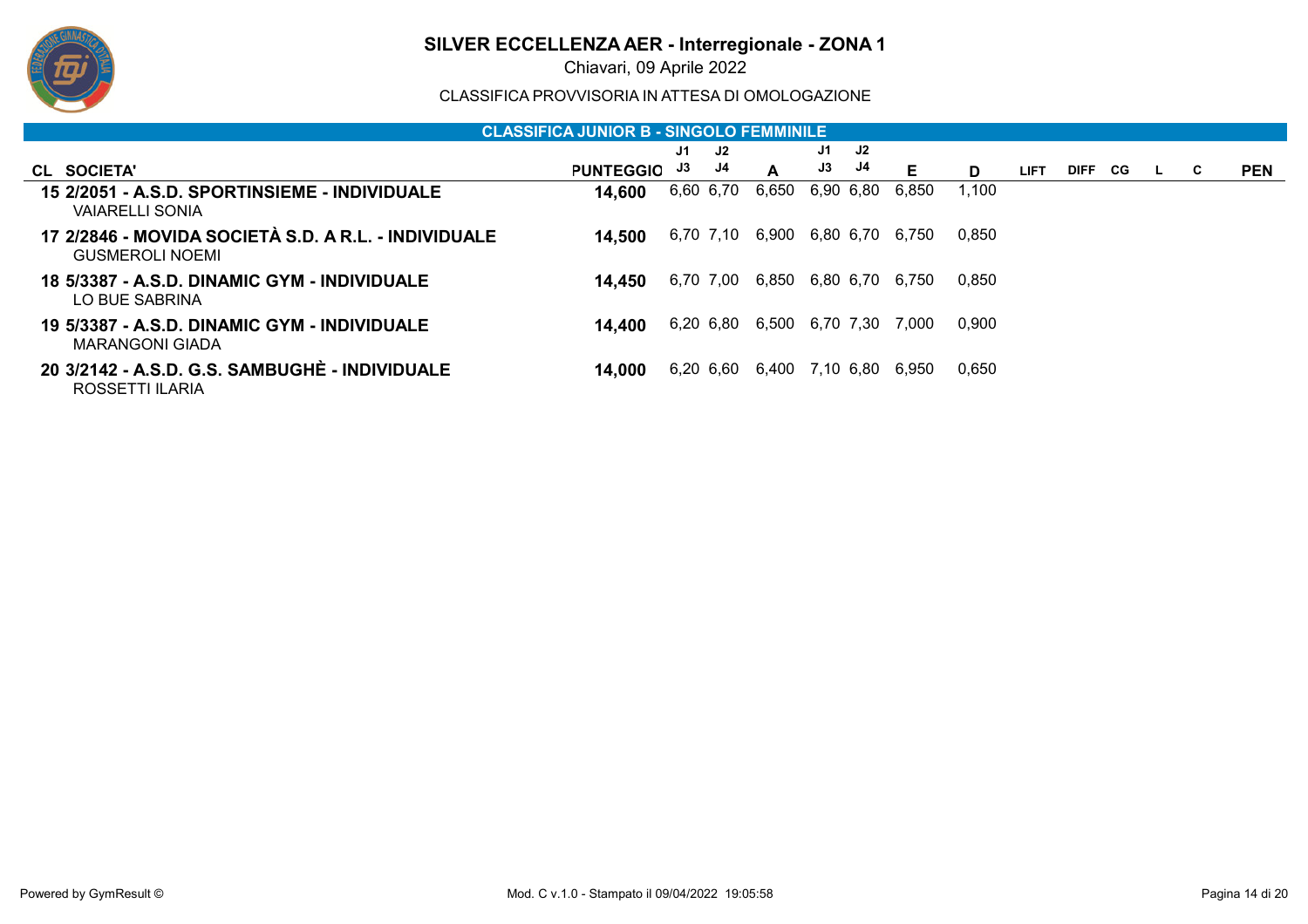

Chiavari, 09 Aprile 2022

| <b>CLASSIFICA JUNIOR B - SINGOLO MASCHILE</b>                         |                  |       |  |                           |               |       |       |       |             |         |  |  |            |
|-----------------------------------------------------------------------|------------------|-------|--|---------------------------|---------------|-------|-------|-------|-------------|---------|--|--|------------|
|                                                                       |                  |       |  |                           |               | J1 J2 |       |       |             |         |  |  |            |
| <b>CL SOCIETA'</b>                                                    | <b>PUNTEGGIO</b> | J3 J4 |  |                           | $\mathsf{J3}$ | J4    | Е     |       | <b>LIFT</b> | DIFF CG |  |  | <b>PEN</b> |
| I 1/1955 - AKUADRO SPORT S.S.D. A.R.L - INDIVIDUALE<br>POZZATO SIMONE | 16.500           |       |  | 7,20 7,50 7,350 8,00 7,50 |               |       | 7.750 | 1.400 |             |         |  |  |            |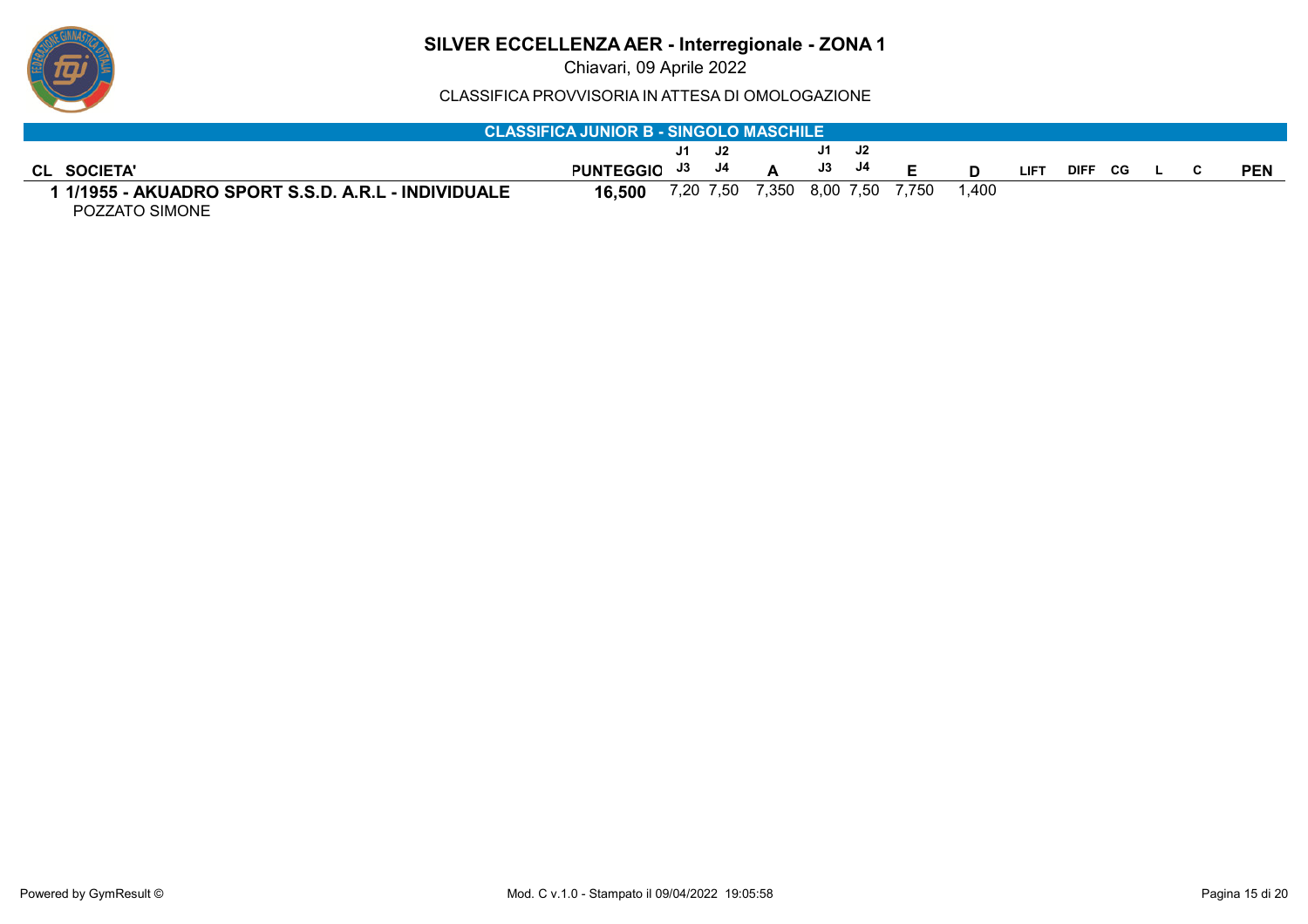

Chiavari, 09 Aprile 2022

| <b>CLASSIFICA JUNIOR B - TRIO</b>                                                                                    |                  |    |           |                                 |    |           |       |       |             |  |           |  |          |            |
|----------------------------------------------------------------------------------------------------------------------|------------------|----|-----------|---------------------------------|----|-----------|-------|-------|-------------|--|-----------|--|----------|------------|
|                                                                                                                      |                  | J1 | J2        |                                 | J1 | J2        |       |       |             |  |           |  |          |            |
| CL SOCIETA'                                                                                                          | <b>PUNTEGGIO</b> | J3 | J4        | A                               | J3 | J4        | Е     | D     | <b>LIFT</b> |  | DIFF CG L |  | <b>C</b> | <b>PEN</b> |
| 1 1/1955 - AKUADRO SPORT S.S.D. A.R.L - TRIO 5<br><b>ALESSI FRANCESCA</b><br><b>DILEMA IRENE</b><br>POZZATO SIMONE   | 15,750           |    | 7,50 7,10 | 7,300                           |    | 6,30 7,50 | 6,900 | 1,550 |             |  |           |  |          |            |
| 2 2/2051 - A.S.D. SPORTINSIEME - TRIO 5<br><b>ORIGONI NICOLE</b><br><b>QUADRANTI ALICE</b><br><b>ZANELLA GIADA</b>   | 15,450           |    |           | 7,30 6,70 7,000 7,70 7,30 7,500 |    |           |       | 0,950 |             |  |           |  |          |            |
| 3 2/646 - A.S.D. GINNASTICA TRITIUM - TRIO 2<br><b>BLINI ELENA</b><br><b>BRAMATI FRANCESCA</b><br>LUGGERI IRENE      | 15,200           |    |           | 7,30 6,80 7,050 7,00 7,50 7,250 |    |           |       | 0,900 |             |  |           |  |          |            |
| 4 5/2126 - A.S.D. AEROBICA ENTELLA - TRIO 3<br>DE CASTRO LUDOVICA<br><b>RATTO ILARIA</b><br><b>TESCONI EMILY</b>     | 14,950           |    |           | 6,80 6,90 6,850 6,90 7,20 7,050 |    |           |       | 1,050 |             |  |           |  |          |            |
| 5 5/2126 - A.S.D. AEROBICA ENTELLA - TRIO 2<br><b>AZARO ALBA</b><br><b>CASSINELLI CHIARA</b><br><b>ZAMPERIN ZOE</b>  | 14,500           |    |           | 7,30 7,00 7,150 6,50 6,60 6,550 |    |           |       | 0.800 |             |  |           |  |          |            |
| 6 5/3387 - A.S.D. DINAMIC GYM - TRIO 1<br>LO BUE SABRINA<br><b>MARANGONI GIADA</b><br>MOLINA ALVAREZ JENNY ELISA     | 13,950           |    |           | 6,40 6,80 6,600 6,70 6,80 6,750 |    |           |       | 0,600 |             |  |           |  |          |            |
| 7 2/3205 - ASD AEROBIC FUSION - TRIO 2<br><b>BOI SHARON</b><br><b>MARINI BEATRICE</b><br><b>SELVAGGINI SOFIA TEA</b> | 10,850           |    |           | 5,00 5,60 5,300 5,00 5,00 5,000 |    |           |       | 0,550 |             |  |           |  |          |            |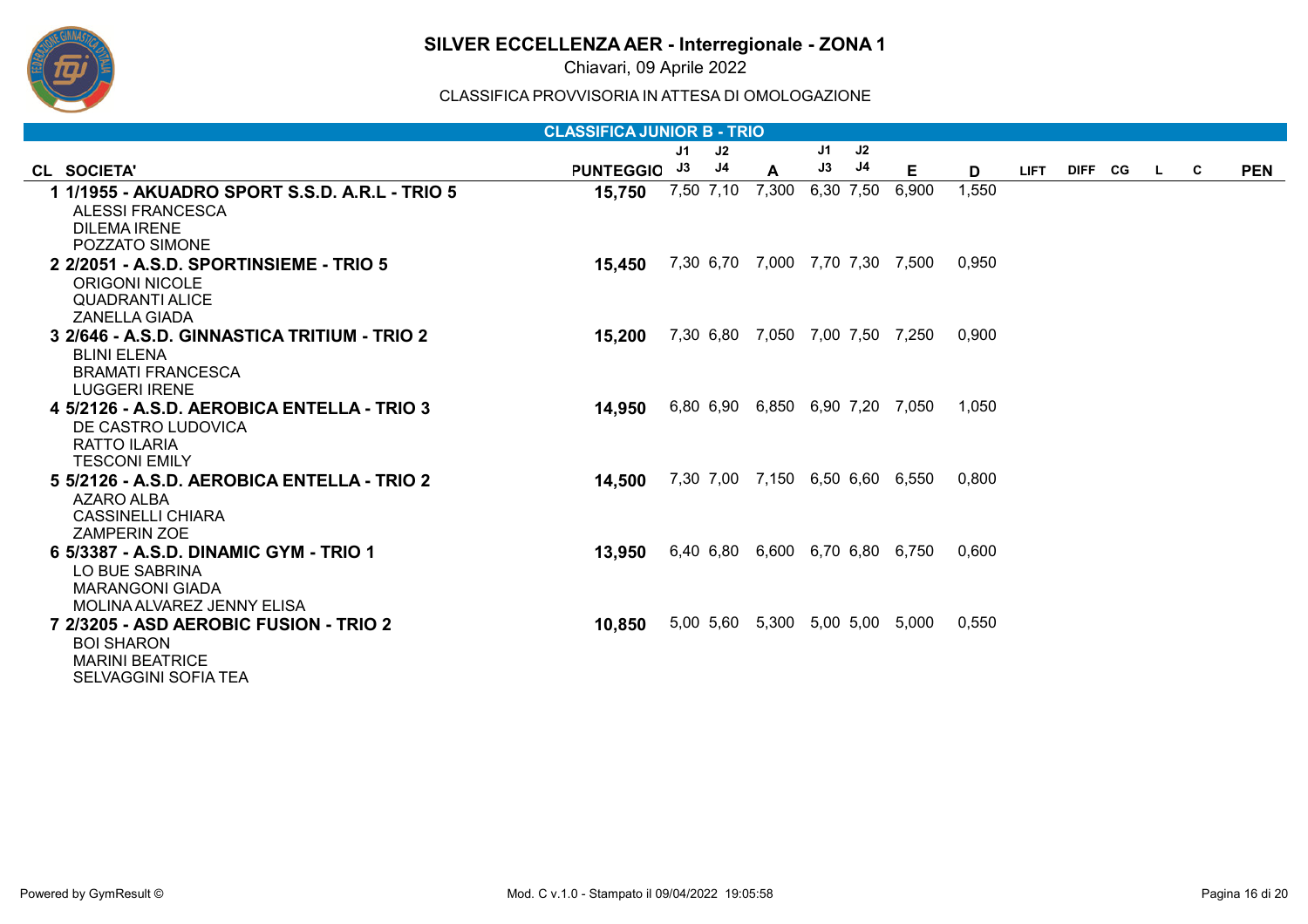

Chiavari, 09 Aprile 2022

|                                                         | <b>CLASSIFICA JUNIOR B - GRUPPO</b> |           |    |                                 |    |           |                                 |       |             |         |    |   |            |
|---------------------------------------------------------|-------------------------------------|-----------|----|---------------------------------|----|-----------|---------------------------------|-------|-------------|---------|----|---|------------|
|                                                         |                                     | J1        | J2 |                                 | J1 | J2        |                                 |       |             |         |    |   |            |
| CL SOCIETA'                                             | <b>PUNTEGGIO</b>                    | J3        | J4 | A                               | J3 | $\sf{J4}$ | Е                               | D     | <b>LIFT</b> | DIFF CG | L. | C | <b>PEN</b> |
| 1 1/1955 - AKUADRO SPORT S.S.D. A.R.L - GRUPPO 3        | 16,050                              | 7,70 7,20 |    | 7,450                           |    | 7,40 7,00 | 7,200                           | 1,400 |             |         |    |   |            |
| <b>ALESSI FRANCESCA</b>                                 |                                     |           |    |                                 |    |           |                                 |       |             |         |    |   |            |
| <b>DILEMA IRENE</b>                                     |                                     |           |    |                                 |    |           |                                 |       |             |         |    |   |            |
| <b>ORECCHIA SOFIA</b>                                   |                                     |           |    |                                 |    |           |                                 |       |             |         |    |   |            |
| POZZATO EMILIA                                          |                                     |           |    |                                 |    |           |                                 |       |             |         |    |   |            |
| POZZATO SIMONE                                          |                                     |           |    |                                 |    |           |                                 |       |             |         |    |   |            |
| <b>TURRISI IRENE</b>                                    |                                     |           |    |                                 |    |           |                                 | 1.050 |             |         |    |   |            |
| 2 2/2051 - A.S.D. SPORTINSIEME - GRUPPO 3               | 15,150                              |           |    | 7,80 7,10 7,450 6,60 6,70 6,650 |    |           |                                 |       |             |         |    |   |            |
| <b>CALO' ILARIA</b><br><b>ORIGONI NICOLE</b>            |                                     |           |    |                                 |    |           |                                 |       |             |         |    |   |            |
| <b>QUADRANTI ALICE</b>                                  |                                     |           |    |                                 |    |           |                                 |       |             |         |    |   |            |
| <b>VAIARELLI SONIA</b>                                  |                                     |           |    |                                 |    |           |                                 |       |             |         |    |   |            |
| <b>ZANELLA GIADA</b>                                    |                                     |           |    |                                 |    |           |                                 |       |             |         |    |   |            |
| 3 5/2126 - A.S.D. AEROBICA ENTELLA - GRUPPO 2           | 14,900                              |           |    | 6,80 6,90 6,850 7,20 7,70 7,450 |    |           |                                 | 0.600 |             |         |    |   |            |
| <b>AZARO ALBA</b>                                       |                                     |           |    |                                 |    |           |                                 |       |             |         |    |   |            |
| <b>CASSINELLI CHIARA</b>                                |                                     |           |    |                                 |    |           |                                 |       |             |         |    |   |            |
| DE CASTRO LUDOVICA                                      |                                     |           |    |                                 |    |           |                                 |       |             |         |    |   |            |
| <b>PENNA ELISA</b>                                      |                                     |           |    |                                 |    |           |                                 |       |             |         |    |   |            |
| <b>RATTO ILARIA</b>                                     |                                     |           |    |                                 |    |           |                                 |       |             |         |    |   |            |
| <b>ROBOTTI IRENE</b>                                    |                                     |           |    |                                 |    |           |                                 |       |             |         |    |   |            |
| <b>TESCONI EMILY</b><br><b>ZAMPERIN ZOE</b>             |                                     |           |    |                                 |    |           |                                 |       |             |         |    |   |            |
| 4 2/646 - A.S.D. GINNASTICA TRITIUM - GRUPPO 1          | 14,250                              |           |    | 7,00 7,00 7,000 6,60 6,40 6,500 |    |           |                                 | 0.750 |             |         |    |   |            |
| <b>BARLASSINA REBECCA</b>                               |                                     |           |    |                                 |    |           |                                 |       |             |         |    |   |            |
| <b>COLOMBO CECILIA</b>                                  |                                     |           |    |                                 |    |           |                                 |       |             |         |    |   |            |
| <b>FILIPPI VIOLA</b>                                    |                                     |           |    |                                 |    |           |                                 |       |             |         |    |   |            |
| LO MONACO MARTINA FRANCESCA                             |                                     |           |    |                                 |    |           |                                 |       |             |         |    |   |            |
| <b>LUGGERI IRENE</b>                                    |                                     |           |    |                                 |    |           |                                 |       |             |         |    |   |            |
| <b>SBARUFATTI MIRIAM</b>                                |                                     |           |    |                                 |    |           |                                 |       |             |         |    |   |            |
| 5 5/3387 - A.S.D. DINAMIC GYM - GRUPPO 1                | 14,000                              |           |    |                                 |    |           | 7,00 6,50 6,750 6,50 6,30 6,400 | 0,850 |             |         |    |   |            |
| <b>BARBA MACAS CLARA MARGHERITA</b>                     |                                     |           |    |                                 |    |           |                                 |       |             |         |    |   |            |
| LO BUE SABRINA                                          |                                     |           |    |                                 |    |           |                                 |       |             |         |    |   |            |
| <b>MARANGONI GIADA</b>                                  |                                     |           |    |                                 |    |           |                                 |       |             |         |    |   |            |
| MOLINA ALVAREZ JENNY ELISA<br>TEJENA MENDEZ LOUISE JAEL |                                     |           |    |                                 |    |           |                                 |       |             |         |    |   |            |
|                                                         |                                     |           |    |                                 |    |           |                                 |       |             |         |    |   |            |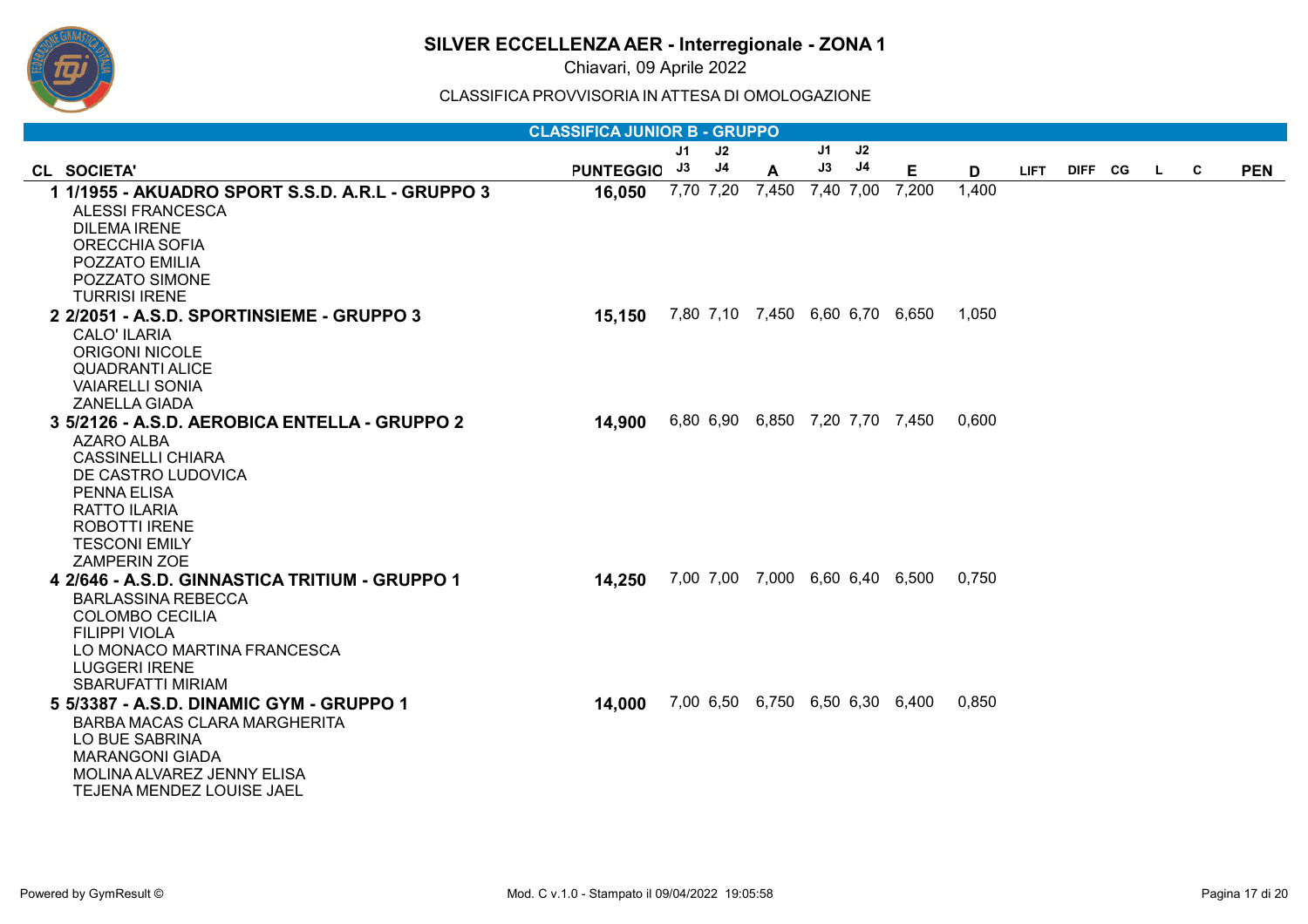

Chiavari, 09 Aprile 2022

| <b>CLASSIFICA SENIOR - SINGOLO FEMMINILE</b>                                    |              |    |                |                                 |    |    |       |       |             |         |  |    |   |            |
|---------------------------------------------------------------------------------|--------------|----|----------------|---------------------------------|----|----|-------|-------|-------------|---------|--|----|---|------------|
|                                                                                 |              | J1 | J2             |                                 | J1 | J2 |       |       |             |         |  |    |   |            |
| CL SOCIETA'                                                                     | PUNTEGGIO J3 |    | J <sub>4</sub> | A                               | J3 | J4 | E.    | D     | <b>LIFT</b> | DIFF CG |  | L. | C | <b>PEN</b> |
| 1 2/2268 - A.S.D. AEROBICA EVOLUTION - INDIVIDUALE<br><b>ACERBI ERIKA</b>       | 17,250       |    |                | 7,70 7,80 7,750 8,20 8,30       |    |    | 8,250 | 1,250 |             |         |  |    |   |            |
| 2 1/1955 - AKUADRO SPORT S.S.D. A.R.L - INDIVIDUALE<br><b>SARRA SOFIA</b>       | 17,200       |    |                | 7,60 7,00 7,300 8,10 8,40 8,250 |    |    |       | 1,650 |             |         |  |    |   |            |
| 3 2/2268 - A.S.D. AEROBICA EVOLUTION - INDIVIDUALE<br><b>TRAPLETTI LINDA</b>    | 16,900       |    |                | 7,60 7,40 7,500 7,90 7,70 7,800 |    |    |       | 1,600 |             |         |  |    |   |            |
| 4 2/2846 - MOVIDA SOCIETÀ S.D. A R.L. - INDIVIDUALE<br><b>DALONE MARA</b>       | 16,750       |    |                | 7,60 7,60 7,600 8,10 7,70 7,900 |    |    |       | 1,250 |             |         |  |    |   |            |
| 5 2/646 - A.S.D. GINNASTICA TRITIUM - INDIVIDUALE<br>PIROTTA AURORA             | 16,500       |    |                | 7,60 7,00 7,300 8,10 7,60 7,850 |    |    |       | 1.350 |             |         |  |    |   |            |
| 5 1/1955 - AKUADRO SPORT S.S.D. A.R.L - INDIVIDUALE<br><b>SIMIONATO IRENE</b>   | 16,500       |    |                | 7,10 7,30 7,200 7,70 7,70 7,700 |    |    |       | 1,600 |             |         |  |    |   |            |
| 7 2/646 - A.S.D. GINNASTICA TRITIUM - INDIVIDUALE<br><b>VERNA ELISA</b>         | 16,300       |    |                | 7,00 7,20 7,100 7,80 7,90 7,850 |    |    |       | 1,350 |             |         |  |    |   |            |
| 7 2/646 - A.S.D. GINNASTICA TRITIUM - INDIVIDUALE<br>ACANFORA MARTINA FRANCESCA | 16,300       |    |                | 7,50 7,30 7,400 7,80 7,50 7,650 |    |    |       | 1,250 |             |         |  |    |   |            |
| 9 2/2268 - A.S.D. AEROBICA EVOLUTION - INDIVIDUALE<br><b>SALINETTI MATILDE</b>  | 15,950       |    |                | 7,70 6,80 7,250 7,50 7,40 7,450 |    |    |       | 1,250 |             |         |  |    |   |            |
| 10 2/2268 - A.S.D. AEROBICA EVOLUTION - INDIVIDUALE<br><b>GIAMMARIA ALESSIA</b> | 15,600       |    |                | 7,30 7,10 7,200 7,60 7,40 7,500 |    |    |       | 0,900 |             |         |  |    |   |            |
| 11 5/529 - A.S.D. GINNASTICA GENOVA - INDIVIDUALE<br>CIRAVOLO MARTINA           | 15,250       |    |                | 6,80 7,00 6,900 7,00 7,50 7,250 |    |    |       | 1,100 |             |         |  |    |   |            |
| 12 5/2126 - A.S.D. AEROBICA ENTELLA - INDIVIDUALE<br><b>SANGUINETI CHIARA</b>   | 14,950       |    |                | 7,10 7,00 7,050 6,80 7,00 6,900 |    |    |       | 1.000 |             |         |  |    |   |            |
| 13 5/3387 - A.S.D. DINAMIC GYM - INDIVIDUALE<br><b>BAIETTI GIADA SONIA</b>      | 14,900       |    |                | 7,00 6,90 6,950 6,80 6,80 6,800 |    |    |       | 1,150 |             |         |  |    |   |            |
| 14 3/2142 - A.S.D. G.S. SAMBUGHÈ - INDIVIDUALE<br><b>MESSINA LUDOVICA</b>       | 13,350       |    |                | 6,90 6,60 6,750 6,00 5,30 5,650 |    |    |       | 0,950 |             |         |  |    |   |            |
| 15 5/3387 - A.S.D. DINAMIC GYM - INDIVIDUALE<br><b>FIUMANO' MARTINA</b>         | 12,800       |    |                | 6,20 6,30 6,250 5,70 6,40 6,050 |    |    |       | 0,500 |             |         |  |    |   |            |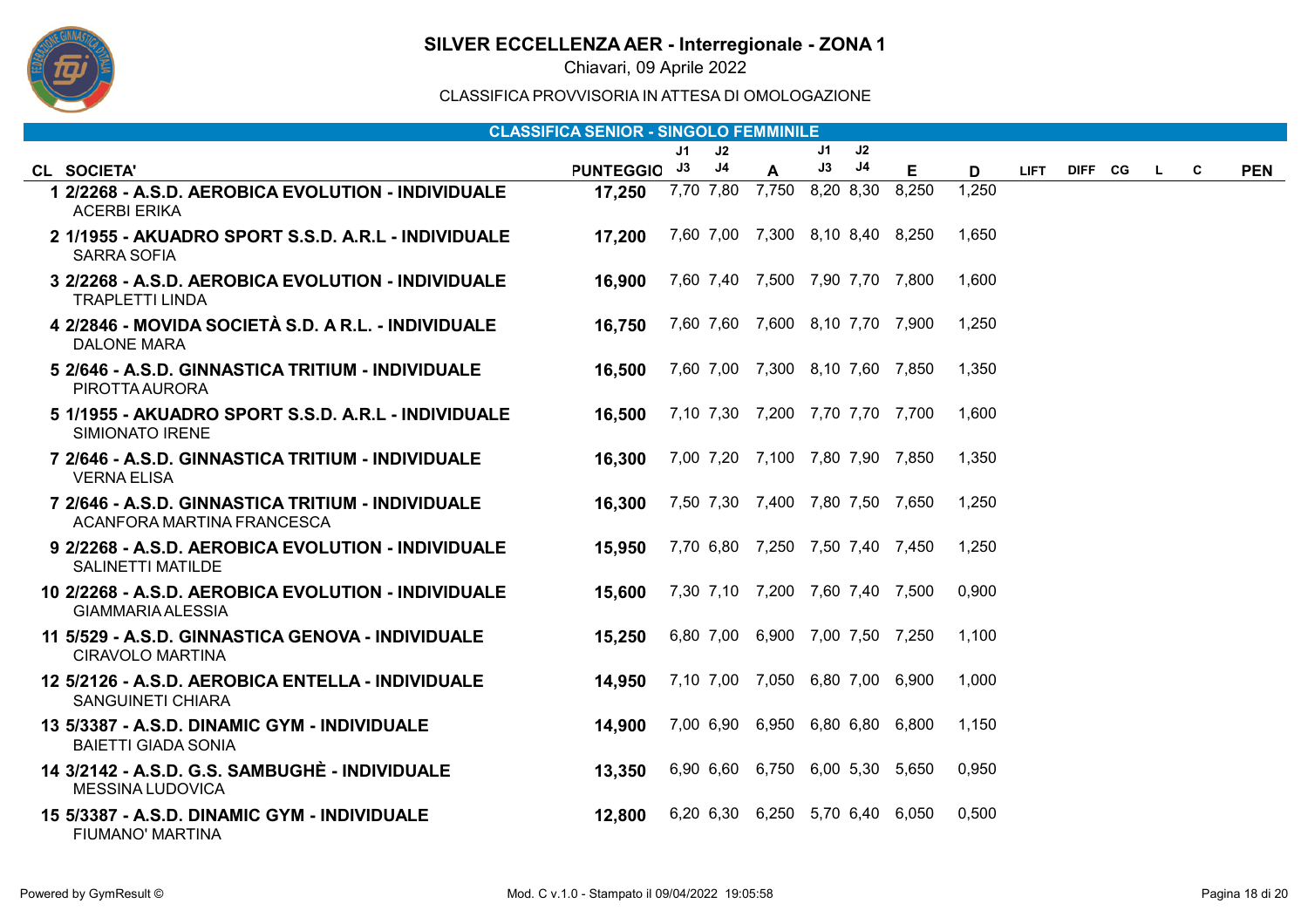

Chiavari, 09 Aprile 2022

| <b>CLASSIFICA SENIOR - TRIO</b>                |                  |    |           |                           |    |           |       |       |             |             |    |          |   |            |
|------------------------------------------------|------------------|----|-----------|---------------------------|----|-----------|-------|-------|-------------|-------------|----|----------|---|------------|
|                                                |                  | J1 | J2        |                           | J1 | J2        |       |       |             |             |    |          |   |            |
| CL SOCIETA'                                    | <b>PUNTEGGIO</b> | J3 | J4        | A                         | J3 | J4        | Е     | D     | <b>LIFT</b> | <b>DIFF</b> | CG | <b>L</b> | C | <b>PEN</b> |
| 1 2/2268 - A.S.D. AEROBICA EVOLUTION - TRIO 2  | 16,450           |    | 7,70 7,50 | 7,600                     |    | 7,80 7,60 | 7,700 | 1,150 |             |             |    |          |   |            |
| <b>FOCA AURORA</b>                             |                  |    |           |                           |    |           |       |       |             |             |    |          |   |            |
| SALINETTI MATILDE                              |                  |    |           |                           |    |           |       |       |             |             |    |          |   |            |
| <b>TRAPLETTI LINDA</b>                         |                  |    |           |                           |    |           |       |       |             |             |    |          |   |            |
| 2 1/1955 - AKUADRO SPORT S.S.D. A.R.L - TRIO 6 | 16,050           |    | 7,30 6,80 | 7,050 7,00 7,80           |    |           | 7,400 | 1,600 |             |             |    |          |   |            |
| SARRA SOFIA                                    |                  |    |           |                           |    |           |       |       |             |             |    |          |   |            |
| <b>SCIARRILLO GIULIA</b>                       |                  |    |           |                           |    |           |       |       |             |             |    |          |   |            |
| SIMIONATO IRENE                                |                  |    |           |                           |    |           |       |       |             |             |    |          |   |            |
| 3 2/646 - A.S.D. GINNASTICA TRITIUM - TRIO 3   | 15,800           |    | 7,70 7,30 | 7,500                     |    | 7,80 7,10 | 7,450 | 0.850 |             |             |    |          |   |            |
| ACANFORA MARTINA FRANCESCA                     |                  |    |           |                           |    |           |       |       |             |             |    |          |   |            |
| BRAMATI GIULIA EMMA                            |                  |    |           |                           |    |           |       |       |             |             |    |          |   |            |
| <b>PIROTTA AURORA</b>                          |                  |    |           |                           |    |           |       |       |             |             |    |          |   |            |
| 4 3/2142 - A.S.D. G.S. SAMBUGHE - TRIO 1       | 14,050           |    |           | 7,40 6,90 7,150 6,00 6,50 |    |           | 6.250 | 0,650 |             |             |    |          |   |            |
| <b>MESSINA LUDOVICA</b>                        |                  |    |           |                           |    |           |       |       |             |             |    |          |   |            |
| RISOTTINO ELENA                                |                  |    |           |                           |    |           |       |       |             |             |    |          |   |            |
| <b>VALLI CAMILLA</b>                           |                  |    |           |                           |    |           |       |       |             |             |    |          |   |            |